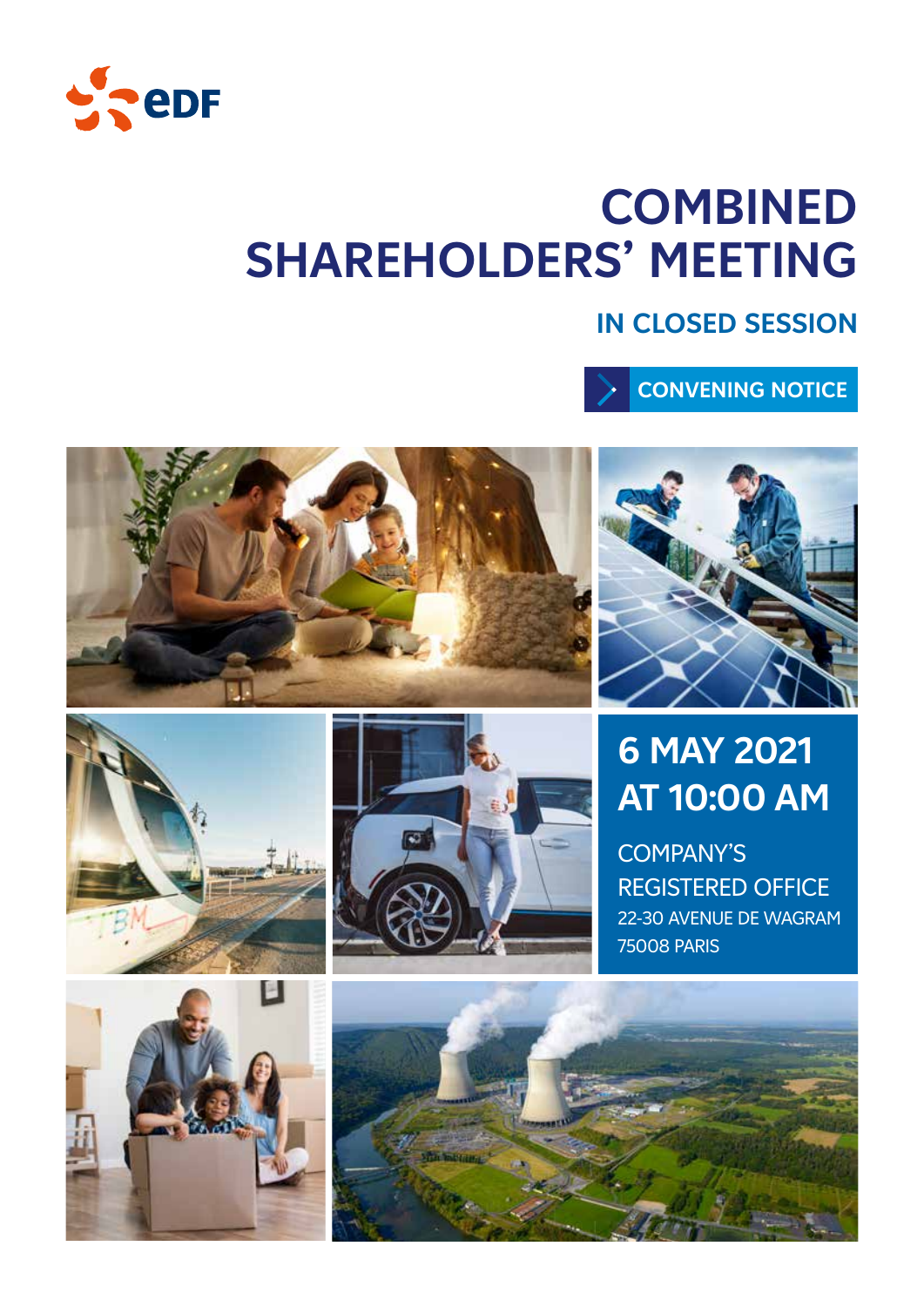## **CONTENTS**

- Chairman's invitation
- 03 Overview of the Group's activity
- 06 Composition of the Board of Directors at 1 March 2021
- 07 Candidates as Directors
- 08 Corporate Governance
- 09 Meeting agenda
- 10 Report of the Board of Directors on the draft resolutions
- 19 Draft resolutions
- 26 How to attend the Sharehorlders' Meeting
- Exercising your rights by internet
- Exercising your rights by post
- Requesting information



**" I am pleased to invite you to the webcast of the Combined Shareholders' Meeting that will be held on thursday 6 May 2021 at 10:00 a.m., behind closed doors, at EDF's registered office. "**

## **CHAIRMAN'S INVITATION**

### **DEAR SHAREHOLDERS,**

Given the exceptional circumstances created by the coronavirus epidemic, EDF's Combined Shareholders' Meeting, initially planned to be held with the participation of shareholders, will take place on Thursday 6 May 2021 at 10:00 a.m., behind closed doors (*i.e.* without the physical presence of the shareholders and their proxies), at the Company's registered office. Governmental measures currently restricting or prohibiting travel or collective gatherings render the physical presence of shareholders at the Shareholders' Meeting impossible. This is due in particular to the need to close conference and meeting rooms and respect physical distancing measures and the maximum number of people usually present at previous Shareholders' Meetings.

I regret that this event, which constitutes a privileged moment of exchange between EDF and its shareholders, will once again not take place under the usual conditions.

You will be able to attend this Shareholders' Meeting through a live webcast and ask your questions in writing directly on the connection platform. I will present to you the 2020 annual results, the main strategic orientations and the future prospects of your company in France and abroad.

I sincerely hope that you will be able to take part in this Shareholders' Meeting by casting your votes, either by internet or by correspondence, or by giving a proxy to any individual or legal entity of your choice. You may also authorise me, in my capacity as Chairman of the General Shareholders' Meeting, to vote on your behalf.

Thank you for your trust and loyalty. Sincerely yours,

**Jean-Bernard LÉVY** Chairman and CEO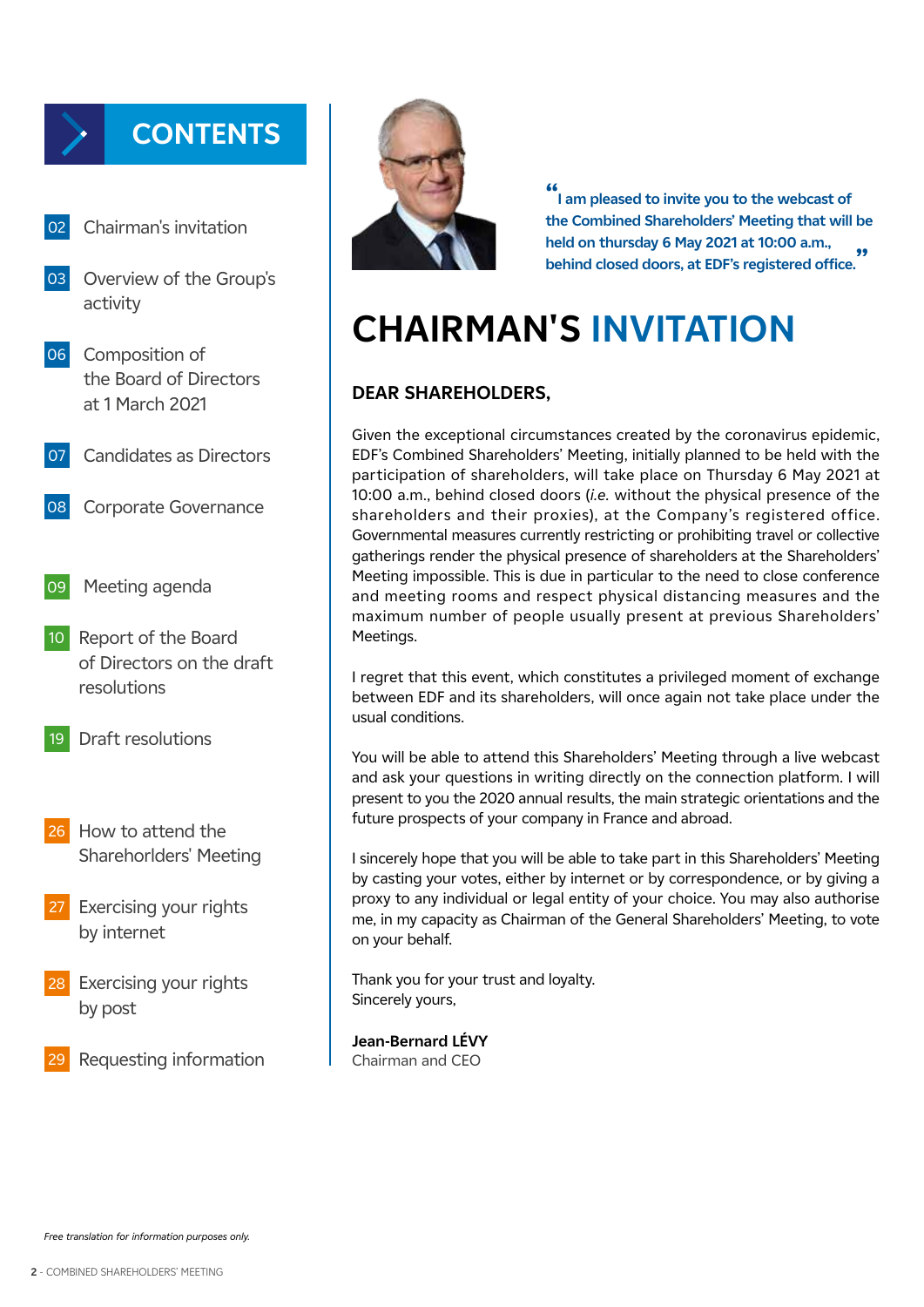

## **OVERVIEW OF THE GROUP'S ACTIVITY**

#### **2020 Overview**

#### **Solid financial results despite Covid-19 health crisis**

The health crisis has provided tangible evidence of the EDF Group's resilience in both operational and financial terms. Despite an unprecedented recession, EDF has delivered solid financial results. The crisis has had a limited impact on accounts, reflecting the strength of the Group's fundamentals. The impacts of the sanitary crisis, weighing on EBITDA, amounted to -€1.5 billion<sup>1</sup>, owing mainly to nuclear in France, power consumption reduction associated with a slowdown in projects and services deployment with customers, as well as a decline in distributed volumes and grid connection works affecting distribution businesses.

To offset the impacts of the health crisis on the Group's financial situation, a cost-cutting and disposals plan was launched aiming to reduce operating expenses by €500 million in 2022<sup>2</sup> compared to 2019 and generate circa €3 billion of disposals over 2020-2022. At end-2020, the Group had reduced costs by €221 million and achieved circa €0.5 billion of divestments through signed or completed transactions3.

#### **Main events**

Activity in 2020 was marked by mobilisation and solidarity during the health crisis. Key points to remember: accelerated payments to suppliers and flexible payment conditions granted to SME customers in France; climate commitments broadened through increased targets on the reduction of direct and indirect CO<sub>2</sub> emissions, "*raison d'être*" adopted by the 2020 Shareholders' Meeting and reflected in 16 CSR commitments; strong acceleration and 2030 target upgraded in Renewables through installed renewable capacity<sup>4</sup> target set to 60GW net for 2030; major contribution to low-carbon generation thanks to nuclear and Excell Plan's deployment; success of customers and services market offers through acceleration in electric mobility and first hydrogen contracts; Enedis at the heart of the energy transition (over 30 million Linky smart meters rolled out, in line with the 2021 target); international successes such as the construction of Nachtigal dam in Cameroon and development in Africa of off-grid.

*1. Estimated figures. See note 1.4. "Comparability of financial years (including consequences of the health crisis)" in the Group's audited financial statements at 31/12/2020.*

- *2. Sum of personnel expenses and other external expenses. At constant scope, standards, exchange rates and pension discount rate; excluding inflation. Excluding the cost of sales of energy services and Framatome's nuclear engineering services and specific projects such as Jaitapur.*
- *3. Signed or completed disposals: impact on the Group's economic debt reduction. In particular, taking account of binding agreements on the sale of Edison Norge's E&P business in Norway, signed on 30 December 2020 (finalisation planned for H1 2021).*

*4. Renewables (including hydro capacities).* 

Consolidated Group's data<sup>(1)</sup> at 31 December 2020





#### **NET TOTAL INVESTMENTS: €14.1bn**





*(1) Output from fully consolidated entities.*

*(2) Hydro generation including pumped volumes.*

(3) Direct emissions of CO<sub>2</sub> linked to generation, excluding life cycle analysis (LCA) of means of generation and fuels.

*(4) Regulated activities: Enedis, ÉS and island activities; Enedis, an independant EDF subsidiary as defined in the French energy Code.*

#### **ELECTRICITY OUTPUT: 501.9 TWh**



**EBITDA: €16.2bn**

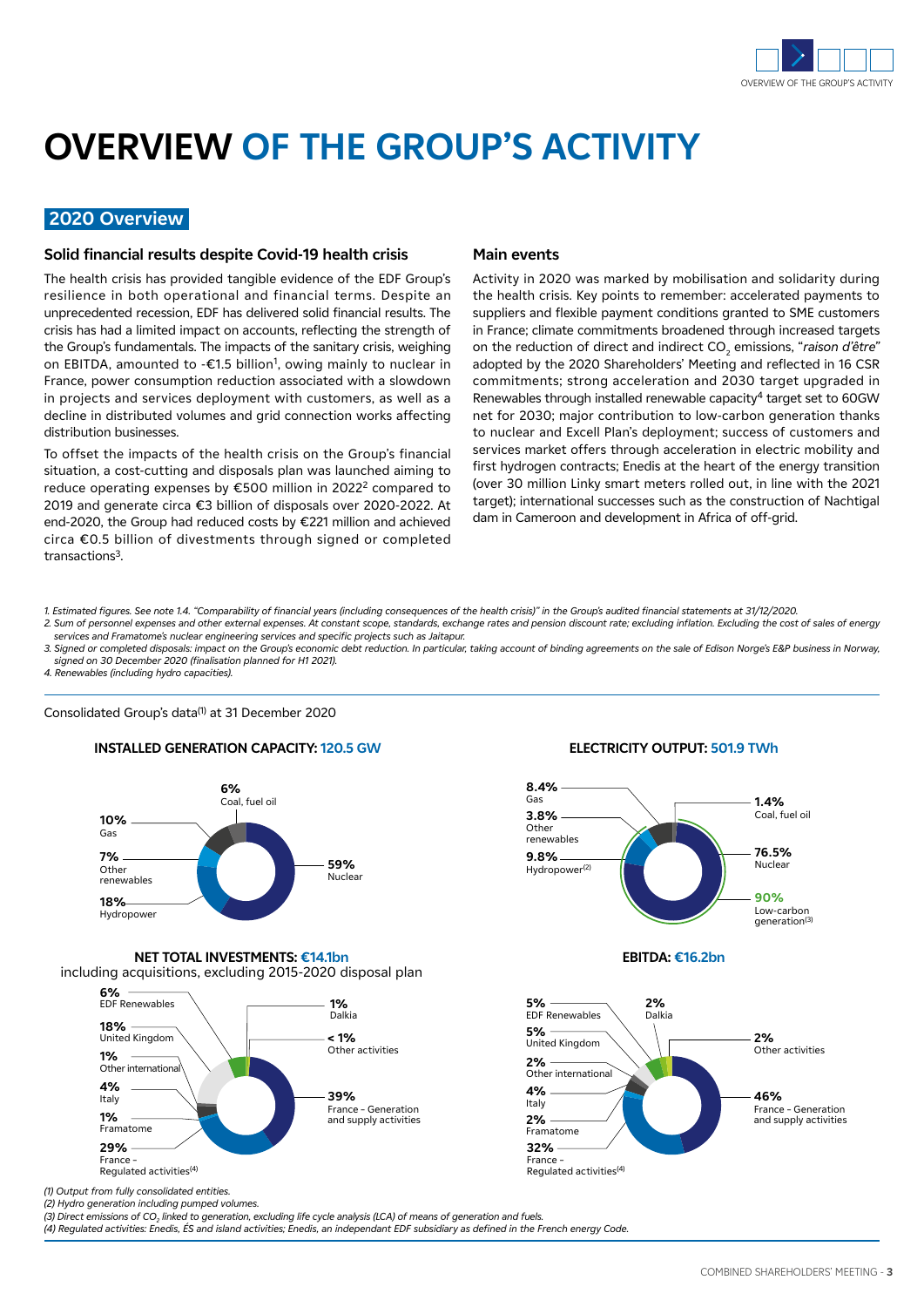

#### **Operational performance**

Nuclear output in France came out at 335.4TWh, down 44.1TWh vs. 2019, of which roughly 33TWh<sup>1</sup> related to the health crisis. The health crisis extended the duration of outages owing to the introduction of health restrictions and called for a complete reorganisation of the outages schedule. In addition, the two reactors at Fessenheim were shut down definitively in 2020, following the decision of an early closure of the plant by the French government2, which adopted, *via* the order of 21 April 2020, the Multiannual Energy Plan (MEP).

Hydro output in France totalled 44.7TWh3, up 12.6% *vs.* 2019. At end-2020, the fill level of Lac France<sup>4</sup> was 73%, well above the historical average.

In the UK, nuclear generation totalled 45.7TWh in 2020, down 5.3TWh5 compared to 2019. In Belgium, wind power generation increased thanks to the development of installed capacity and favourable wind conditions.

EDF Renewables output came to 15.4TWh (up 6.3% in organic terms), relating to new commissioning in 2019 (in the United States, Canada, India and France) and 2020 (in France, Israel and Brazil). Group renewables<sup>6</sup> gross capacity under construction at end-2020 amounted to a record 8.0GW, of which 2.5GW onshore wind power, 1.6GW offshore wind power and 3.9GW solar power. The projects pipeline<sup>6, 7</sup> stood at 60GW at end-2020, a significant level underpinning the future growth.

Dalkia pursued its commercial achievements by continuing to develop its renewable heat networks and energysaving solutions in all areas of business.

The EDF Group, via its Hynamics subsidiary, also won its first business contracts in the hydrogen sector.



*(1) Wind and solar capacities.*

- *(2) Pipeline excluding capacity under construction. All the projects in prospection phase included in the pipeline, starting 2020.*
- *(3) Start of land identification and preliminary studies.*
- *(4) Sufficient land securisation and start of technical studies. (5) Securing a power purchase agreement (following a call for tenders, auction, OTC*
- *negotiation).*
- *1. Estimated figures. See note 1.4. "Comparability of financial years (including consequences of the health crisis)" in the Group's audited financial statements at 31/12/2020*
- 2. Under the terms of the protocol signed between EDF and the State, an amount of €370m has been received in 2020 as initial payments corresponding to the anticipation of expenses *related to the closure of the plant.*
- *3. Hydro output after the deduction of consumption of pumped volumes stood at 33.4TWh in 2019 and 38.5TWh in 2020.*
- *4. Fill rate of energy retention.*
- 5. Sizewell B output was reduced by 50% between May and September 2020 at the request of National Grid. The 2.1TWh loss output has been financially compensated by National Grid.
- *6. Wind and solar capacities.*
- *7. Pipeline excluding capacity under construction. From 2020 onwards, all projects under prospection are included in the portfolio.*

### **2020 Key figures**

| (in millions of euros)                                  | 2019(1)<br>restated | 2020       | Change<br>$(\%)$ | <b>Organic</b><br>change<br>$(\%)$ |
|---------------------------------------------------------|---------------------|------------|------------------|------------------------------------|
| Revenue                                                 | 71.347              | 69,031     | $-3.2$           | $-3.4$                             |
| <b>EBITDA</b>                                           | 16,723              | 16.174     | $-3.3$           | $-2.7$                             |
| <b>EBIT</b>                                             | 6,757               | 3,875      | $-42.7$          |                                    |
| Net income - Group share                                | 5,155               | 650        | -87.4            |                                    |
| Net income excl. non-recurring items <sup>(2)</sup>     | 3,871               | 1,969      | $-49.1$          |                                    |
|                                                         | 31/12/2019          | 31/12/2020 |                  |                                    |
| Net financial debt <sup>(3)</sup> (in billion of euros) | 41.1                | 42.3       |                  |                                    |
| Net debt/EBITDA <sup>(1)</sup>                          | 2.46x               | 2.61x      |                  |                                    |

*(1) Data published for 2019 (except NFD) has been restated for the impact related to the change in scope from the disposal of the Edison's E&P business.* 

*(2) Net income excluding non-recurring items is not determined by IFRS. It corresponds to net income excluding non-recurring items and net changes in fair value on Energy and Commodity derivatives, excluding trading activities, and excluding net changes in fair value of debt and equity securities, net of tax.*

*(3) Net financial debt is not determined by accounting standards and is not directly visible in the Group's consolidated balance sheet. It corresponds to loans and financial debtless cash and*  cash equivalents as well as liquid assets. Liquid assets are financial assets made up of funds or securities with an initial maturity of more than three months, easily convertible into cash. *and managed under the framework of a liquidity target.*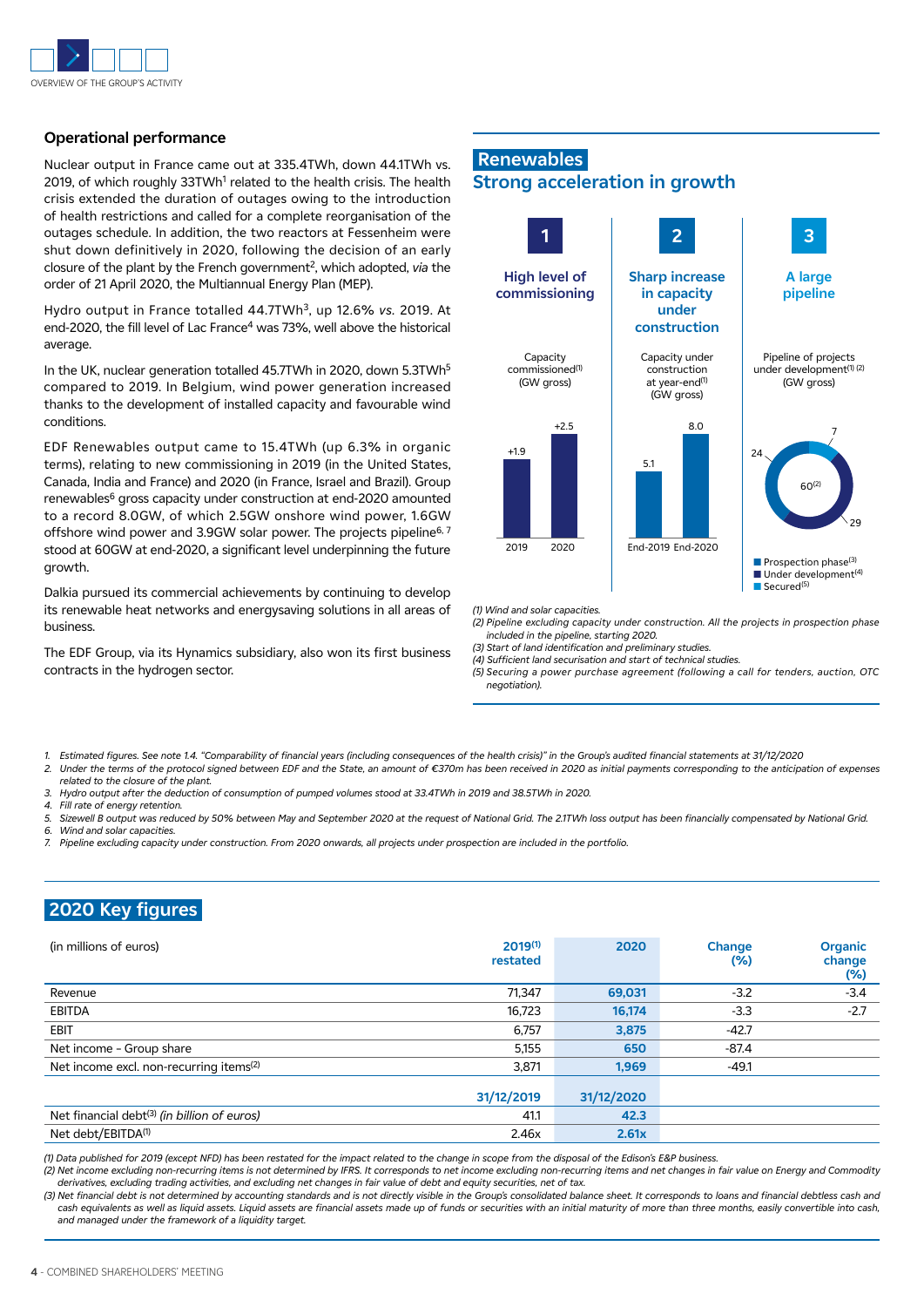

**EDF Group's EBITDA in 2020 was down 2.7% in organic terms compared to 2019.** This trend reflects on the one hand the **impact of less "Structured Asset Development and Sales"1** activity after an exceptional year in 2019 marked by the disposal of 50% of the Scottish offshore wind farm project Neart na Gaoithe2 (NnG) with no equivalent in 2020, and of the other **a reduction in nuclear output (excluding Covid) in France and the UK.** By contrast, EBITDA benefited from better price conditions in the UK and in France, as well as better hydrological conditions. Excluding the impact of the health crisis described above, EBITDA would have increased by 6.2% in organic terms.

**The financial result** showed an expense of €2.582 million in 2020, down €2.218 million relative to 2019. Two main effects explained this change:

- n change in the fair value of the portfolio of dedicated assets. This totalled €1,218 million thanks to the good performance of equity and bond markets during the health crisis. The performance was nevertheless lower than in 2019 (€2,545 million, *i.e.* -€1,327 million), which was an exceptional year. As a reminder, this change in fair value is not included in the calculation of net income excluding non-recurring items;
- $\blacksquare$  the increase in discount expenses charges for nuclear provisions in France (€572 million), primarily related to the 20 basis point decline in the discount rate in 2020 *vs.* 10 basis points in 2019.

**Net income** excluding non-recurring items amounted to €1,969 million at end-2020, down by €1,902 million compared to 2019. This change reflected the decline in EBITDA, the increase in depreciation and amortisation and a deterioration in the financial result (-€755 million).

**Net income Group share** came to €650 million in 2020, down €4,505 million. Apart from the reduction in net income excluding non-recurring items, significant non-recurring items impacted performance (adjustments to fair value of financial instruments, tax litigation in France, an unfavourable change to the UK corporate tax rate, exceptional additional costs related to the penetration welds of Flamanville 3).

### **Cash flow and net financial debt**

**Cash EBITDA** was up €1,709 million. However, this growth was impacted by a deterioration in WCR between 2019 and 2020 (-€2,154 million). This difference was notably attributable to the rise in stocks (capacity certificates and energy saving certificates) of €898 million, as well as the increase in margin calls for the optimisation/trading business (€1,235 million). Group cash flow came to €2,709 million in 2020 (versus -€825 million end-2019).

Total net investments<sup>3</sup>, including HPC and Linky, amounted to €14,145 million, globally stable compared to 2019.

**Group net financial debt** came to €42,290 million at end-December 2020. The net financial debt to EBITDA ratio stood at 2.61x, slightly exceeding the target of less than 3x.

- *1. The majority of the 2019 amount was attributable to the sale of 50% of the Scottish offshore wind farm project Neart na Gaoithe (NnG) to Irish electricity group ESB.*
- *2. The capital gain recorded also includes the revaluation of securities retained following the loss of control of the company.*

*3. Net investments include growth operating and financial investments, net of disposals. They also include net debt acquired or sold during acquisitions and disposals of securities, investment subsidies received as well as third-party interests. They do not include the disposals of the 2019-2020 plan.*



### **Dividend**

The EDF Board of Directors meeting of 17 February 2021 decided to propose to the Ordinary Shareholders' Meeting to approve the payment of a dividend for 2020 of €0.21 per share conferring entitlement to the ordinary dividend and €0.231 per share conferring entitlement to the loyalty dividend.

It also set the terms for settlement of the dividend for 2020 that shareholders will be asked to approve at the Shareholders' Meeting:

- n detachment of dividends (ordinary and bonus) on 12 May 2021;
- **n** exercise period for the option for payment in new shares from 14 May to 1 June 2021 inclusive;
- n dividend payment, and settlement/delivery of shares on 7 June 2021.

Unless they have opted for payment in new shares between 14 May and 1 June 2021 inclusive, shareholders will receive their dividend in cash on the date of its payment, namely 7 June 2021.

The French State has committed to opt for a scrip dividend payment for 2020 fiscal year.

### **EDF share profile**

#### **IDENTITY CARD**

| <b>IDLINIIII CAND</b>    |                                                                             |
|--------------------------|-----------------------------------------------------------------------------|
| ISIN code of negociation | FR0010242511                                                                |
| Listing location         | Euronext Paris                                                              |
| Indices                  | CAC Next 20, Euro STOXX Utilities, STOXX Europe 600 Utilities, Euronext 100 |
|                          |                                                                             |

■ **FR0010242511:** code of negociation

- **FR0011635515:** securities which already benefit from the loyalty bonus
- **FR0013459351:** securities which will benefit from the loyalty bonus in 2022
- **FR0014000R76:** securities which will benefit from the loyalty bonus in 2023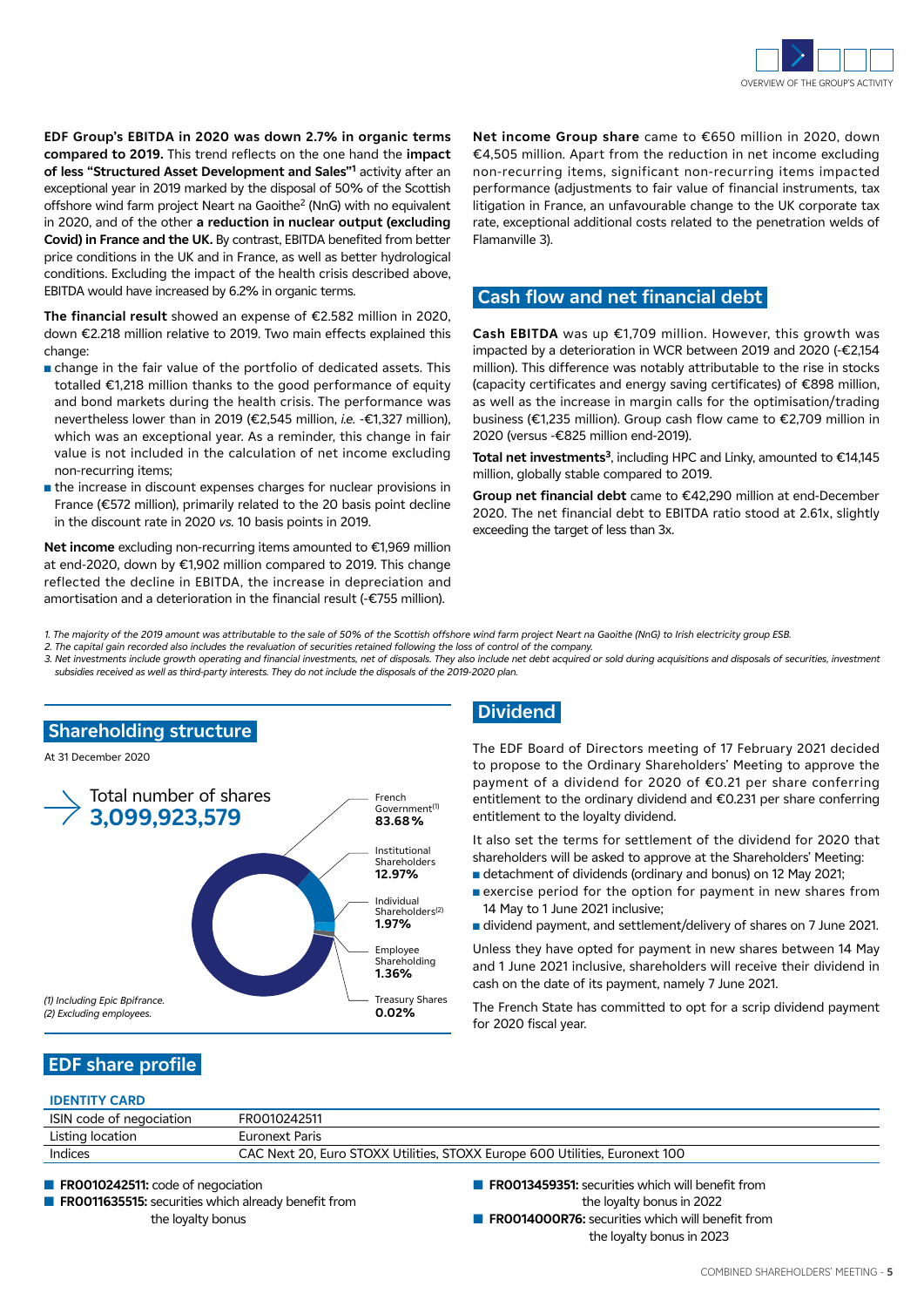

## **COMPOSITION OF THE BOARD OF DIRECTORS AT 1 MARCH 2021**

### **Directors appointed by the Shareholders' Meeting**



**Jean-Bernard LÉVY** Chairman and CEO of EDF **CC** 



**Bruno CREMEL** General Partner and Deputy Chief Executive Officer of Partech Partners ▲ ■



**Colette LEWINER1** Professional Director ▲ ■ CC ■

# **Véronique BÉDAGUE-HAMILIUS**

Deputy Chief Executive Officer of the Nexity Group, in charge of the activity the "Enterprises and Local Authorities Client" division, CEO of Nexity Immobilier d'Entreprise

■



**on recommendation of the French State**

**Directors appointed by the Shareholders' Meeting** 

**François DELATTRE1** Secretary General of the Ministry for Europe and Foreign Affairs ■

**Michèle ROUSSEAU1** Chairman of the Board of Directors of the *Bureau de Recherches Géologiques et Minières* 

(BRGM) ■



**Gilles DENOYEL** Chairman of the Board of Directors of Dexia **CC** 



**Laurence PARISOT1** Chairwoman and Managing Director of Citi France



▲ ■ CC



**Claire PEDINI** Senior Vice-President, in charge of Human Resources and Digital Transformation for Saint-Gobain



**Philippe PETITCOLIN** Corporate Director ▲ ■ ■



**Marie-Christine LEPETIT1** Head of Inspectorate General of Finance reporting to the Ministry for Economy, Finance and the Recovery CC ■

#### **French State representative appointed by Decree**



**Martin VIAL** Commissioner of the French State Shareholding Agency



## **58.5 years** AVERAGE AGE

**41.7%** OF INDEPENDENT DIRECTORS2

**9** BOARD MEETINGS

**96.3%** ATTENDANCE RATE



- Committee Member
- CC Committee Chairman Audit Committee
- **n** Strategy Committee  $\blacksquare$  Appointments, Remuneration &
- Governance Committee Nuclear Commitments Monitoring Committee
- **n** Corporate Responsibility **Committee**
- Independent Director in accordance with criteria stated by the
	- AFEP-MEDEF code
- *1. Directors whose terms of office will come to an end at the Shareholders' Meeting of the 6th of May 2021.*
- *2. Excluding Directors representing employees.*

**Employee representatives**



**Claire BORDENAVE** Sponsored by CGT ■



**Jean-Paul RIGNAC** Sponsored by CGT ■

**6** - COMBINED SHAREHOLDERS' MEETING



**Jacky CHORIN** Sponsored by FO ■ ■ ■



**Vincent RODET** Sponsored by CFDT ■ ■ ■ ■





**Christian TAXIL** Sponsored by CFE-CGC ■ ■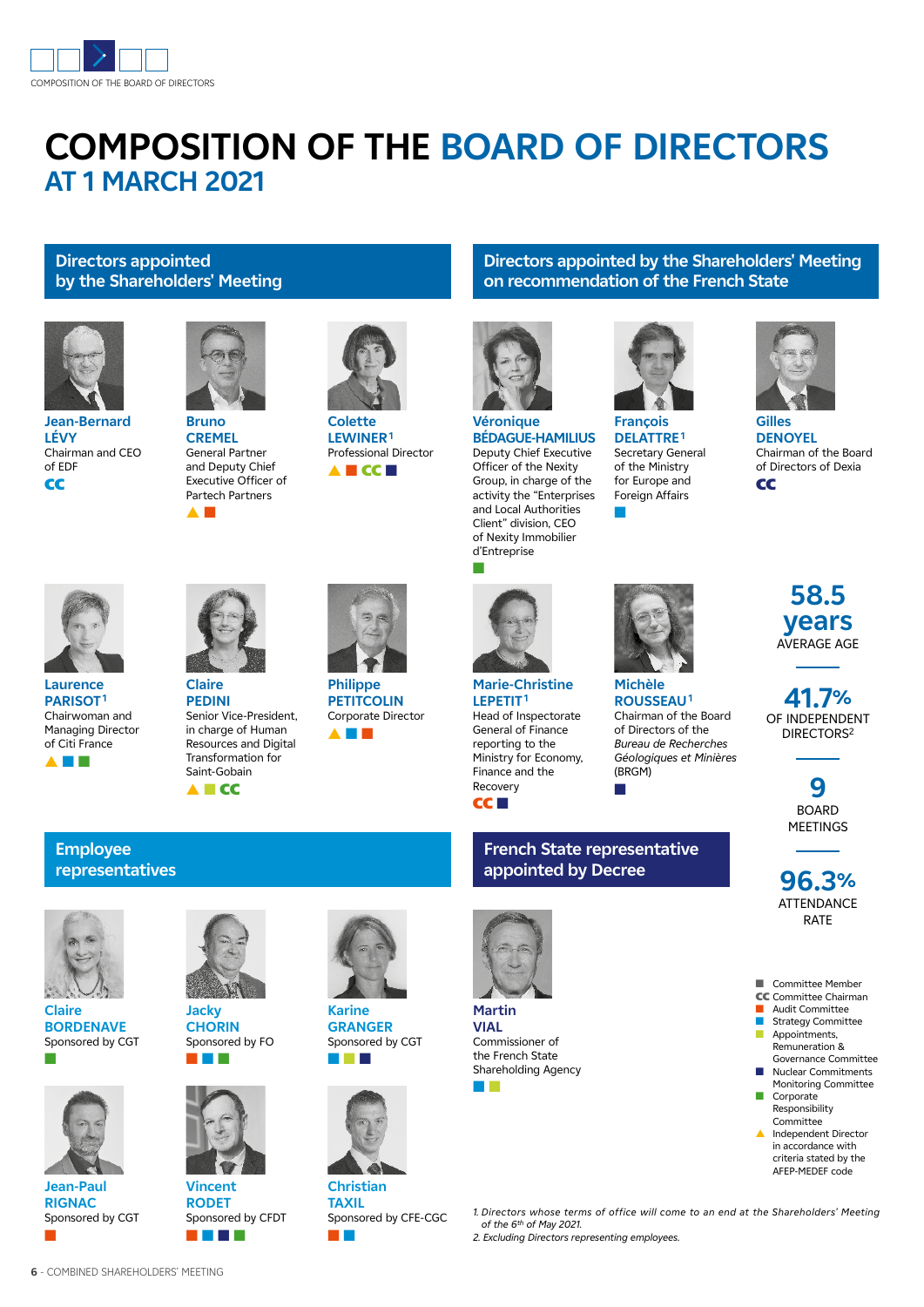

## **CANDIDATES WHOSE RENEWAL AS DIRECTOR IS SUBMITTED TO THE APPROVAL OF THE SHAREHOLDER'S MEETING**

The Shareholders' Meeting is called upon to renew the mandate of four directors, presented below. For further information regarding the curriculum vitae of the directors whose reappointment is proposed, please refer the resolutions on pages 14 and 15 of the Report of the Board of Directors on the draft resolutions.

#### **François Delattre**

Graduate from the Paris Institute of Political Studies and former student the National School of Administration (ENA), Mr Delattre was nominated as Second Secretary at the French Embassy in Germany in 1989. After two years at the Strategic affairs and Disarmament Department of the French Ministry for Foreign Affairs (1991-1993), he became a Special Advisor in Defence and European and Transatlantic Security, first in the Office of the Minister of Foreign Affairs Mr Juppé, then within the diplomatic team of the President of the French Republic, Mr Chirac (1995-1998). Appointed head of the Press and Communication Service at the French Embassy in Washington in 1998, he was later appointed Deputy Chief of Staff to the Minister of Foreign Affairs, Mr de Villepin (2002), Consul General in New York (2004), France's Ambassador to Canada (2008-2011), then to the United States (2011-2014), and Permanent Representative of France to the United Nations (2014). He has been General Secretary of the Ministry of Europe and Foreign Affairs since July 2019 and Director of EDF since June 2019.

#### **Marie-Christine Lepetit**

A former student of the École Polytechnique and the National School of Administration (ENA), Ms Lepetit joined the General Inspectorate of Finance in 1987. After being appointed in 1991 at the General Inspectorate of Finance to introduce management control, she was in charge of the synthesis work at the Tax Legislation Department, before joining the office of the Prime Minister, Mr Juppé, as a technical advisor in taxation (1995-1997). Appointed Head of Tax Law at the Ministry for the Economy and Finance in 2004, she pushed through tax reforms from 2004 to 2012, co-chaired the working group on the reform of the financing of social welfare and co-signed the report by the conference of experts on the "energy-climate contribution" chaired by Mr Rocard. She has been Head of the General Inspectorate of Finance since March 2012 and Director of EDF since May 2012.

#### **Colette Lewiner**

A former student of the École Normale Supérieure and holder of an Agrégation degree in physics and Doctorate in science, Ms Lewiner joined Électricité de France in 1979. In 1989 she created the Development and Commercial Strategy Division, thus becoming the first woman appointed Executive Officer at EDF. From 1992 to 1998, she was Chair and Chief Executive Officer of SGN, a subsidiary of AREVA-Orano, then joined Capgemini to create and manage the Global Energy and Utilities division until June 2012. Since July 2012, she has been, as Manager of Cowin, a Consultant in the energy field. Non-executive Chairman of TDF (SAS) from 2010 to 2015, she has been a member of the National Academy of Technologies of France since 2002. She has been Director of EDF since April 2014.

#### **Michèle Rousseau**

Graduate of the École Nationale Supérieure des Mines de Paris, Ms Rousseau started her career at the Nord-Pas-de-Calais Regional Directory for Industry, Research and Environment as Head of the Environment Division. She then joined the Ministry of the Environment to be in charge of waste issues, and later the Ministry of Industry as Deputy Head of the Nuclear Installation Safety Division. After being Deputy General Manager of the French research and innovation agency, she was appointed Head of the demand and energy markets department at the Ministry for the Economy, Finance and Industry, and led in particular the elaboration of the new legislative framework for the European electricity and gas markets opening. Secretary General of the Ministry of Ecology and Sustainable Development, then General Manager, Deputy Commissioner General for Sustainable Development, she was involved in the implementation of the Grenelle Environment initiative. Appointed General Manager of the Seine-Normandie Water Agency in 2011, she joined the General Council for Environment and Sustainable Development in 2016 where she headed the Haut-de-France Regional Environmental Authority. She has been Chairman of the BRGM since March 2017 and Director of EDF since September 2016.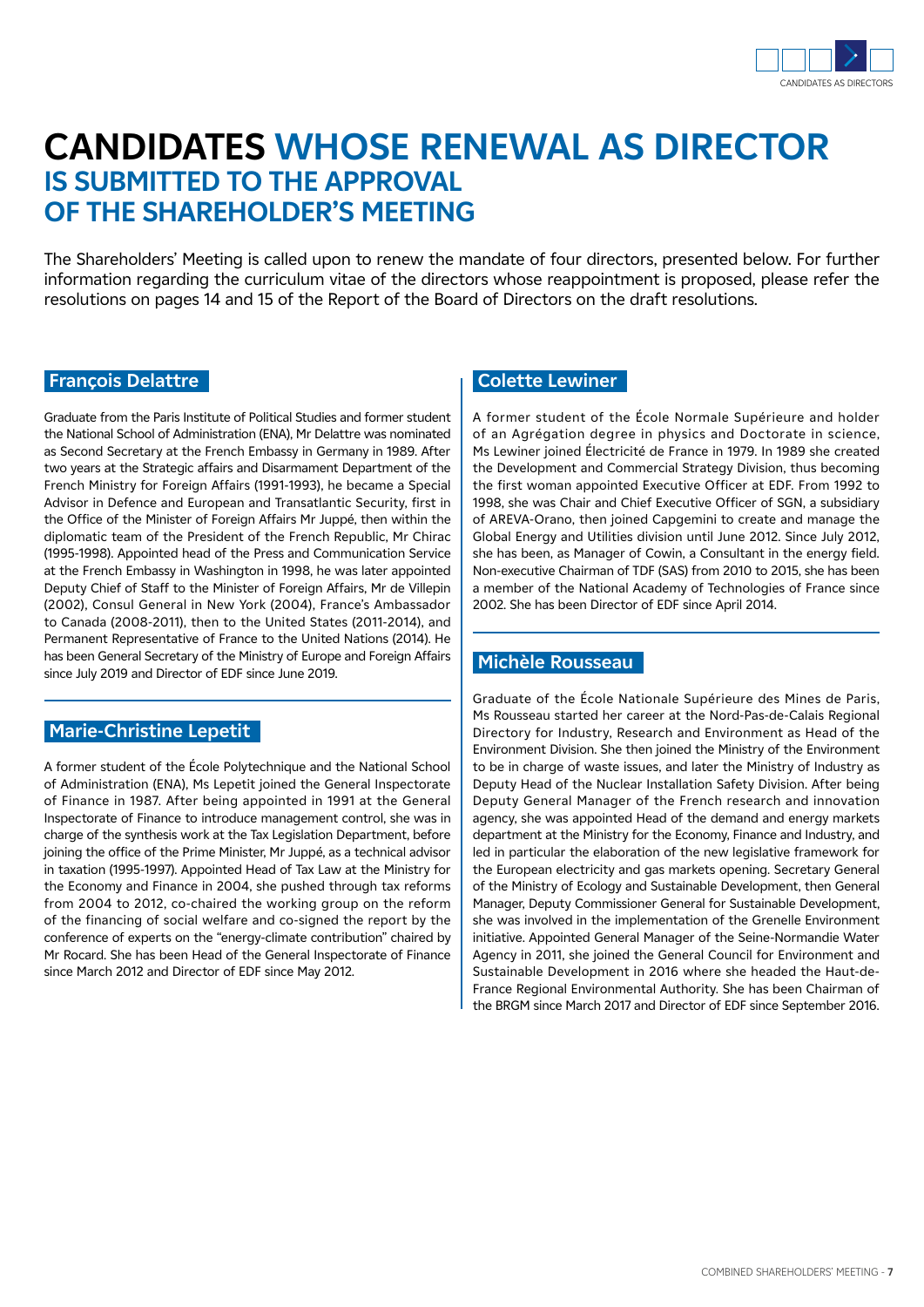

## **CORPORATE GOVERNANCE**

EDF adheres to the AFEP-MEDEF Corporate Governance Code, subject to the applicable specific laws and regulations.

#### **Board of Directors**

EDF is administrated by a Board of Directors consisting of 3 to 18 members in accordance with the provisions of the French Ordinance No. 2014-948 of 20 August 2014. As of 31 December 2020, it was composed of 18 members: 11 Directors appointed by the Shareholders' Meeting, 5 of which are proposed by the French State, one Representative of the French State and 6 Directors elected by employees. EDF's Board of Directors includes 41.7% of independent Directors, excluding Directors elected by employees. It includes 44.44% of women if considering the Board as a whole and 50% of women, if excluding Directors elected by employees. In accordance with the AFEP-MEDEF Corporate Governance Code and the French Commercial Code, the Board periodically reviews and questions the balance in its membership, particularly in terms of diversity, skills and percentage of independent directors, in the light of diversity policy applicable to its members that it has defined in 2019 and updated in February 2021.

The Chairman of the Board of Directors assumes the executive management of the Company and holds the title of Chairman and Chief Executive Officer. He is appointed by decree of the President of the French Republic, on recommendation from the Board, after the opinion of the competent commissions of the French National Assembly and Senate. Following the completion of this process, the mandate of Mr. Jean-Bernard Lévy was renewed by a decree of 22 May 2019.

ln accordance with the Iaw, the Board of Directors determines the orientations of the Company's activities and oversees their implementation acting in its corporate purpose, while taking into consideration the social and environmental issues of its activities as well as its « raison d'être » adopted in 2020. It defines the major strategic, economic, financial or technological orientations for the Company and the Group. Subject the power expressly granted to the Shareholders' Meeting and within the limits of the corporate purpose, it may deal with any issues concerning the proper running of the Company and through its deliberations settles any business related to the Company.

#### **Committees of the Board**

ln order to carry out its duties, the Board of Directors has set up five Committees in charge of reviewing and preparing certain projects prior to their submission to the full Board. The membership, operation and duties of the Committees are governed by the Internal Rules and Regulations of the Board of Directors. They are composed of at least 3 Directors, selected by the Board which appoints the Chairman of each Committee. Committees include at least one Director representing the employees.

#### **Audit Committee**

ln accordance with Article L. 823-19 of the French Commercial Code, this Committee is particularly entrusted with monitoring the process to prepare financial information, monitoring the effectiveness of the internal control, risk management and internal audit systems, regarding procedures relating to the preparation and processing of accounting and financial information, as well as the performance of the duties of the Auditors. In this context, it examines and provides opinions to the Board of EDF regarding the financial position of the Company, the medium term and the budget, the statutory and consolidated annual and half-yearly financial statements and related financial reports, the monitoring of risks and internal control, the audit, the monitoring of the Statutory Auditors, the financial aspects of material external growth or divestment transactions, the policies in terms of insurance, energy market risks and risk of bankruptcy of the Group's counterparties and social and environmental risks. In conjunction with the Corporate Responsibility Committee, it ensures the existence of internal control and risk management processes in terms of ethics, compliance, and corporate responsibility.

#### **Nuclear commitments monitoring Committee**

This Committee's tasks are to monitor changes in nuclear provisions, issuing an opinion on governance of dedicated assets, the rules for asset-liability management and on strategic allocation, as well as ensure the compliance of the management of the assets constituted by the Company in accordance with the policy for constituting, managing, and controlling the financial risks of dedicated assets. For this purpose, it relies on the works of the Nuclear Commitments Financial Expertise Committee which is composed of independent experts elected by the Board.

#### **Strategy Committee**

This Committee advises the Board on EDF's major strategic orientations, specifically the corporate strategic plan presenting the actions to be implemented in order to comply with the objectives of the multi-year energy plan *(Programmation pluriannuelle de l'énergie)*, the public service contract, strategic agreements, alliances and partnerships, as well as research and development policy.

#### **Corporate responsibility Committee**

This Committee examines, in connection with the Group's strategy, the Group's commitments and policies, as well as their implementation, in terms of ethics, compliance, and corporate responsibility. It examines the way in which the Company takes into account issues relating to climate change. It makes sure, in conjunction with the Audit Committee, of the existence of programs to identify and manage the main risks in these fields. It reviews in particular the information regarding the declaration of extra-financial performance, the annual ethics and compliance report, the EDF mediator's annual report, as well as the annual reports by the French inspector general for nuclear safety and radiation protection and the inspector for hydropower safety. It submits an opinion to the Board on the way in which the Company implements a non-discrimination and diversity policy, particularly in terms of balanced representation of women and men in the management of the Company. In 2020, in accordance with best practices and Taskforce on Climate-Related Financial Disclosures (TCFD) recommendations regarding climate-related governance, EDF has appointed the President of the Corporate Responsibility Committee as the Climate point person *(Référent climat)* on the Board of Directors.

#### **Appointments, remuneration and governance Committee**

In terms of appointments, it submits its proposals to the Board of Directors regarding the appointment of Directors by the Shareholders' Meeting. It proposes to the Board the definition and updating of a diversity policy applicable to Directors and ensures the existence of succession plans in order to anticipate the succession of the Chief Executive Officer and members of the Group's Executive Committee. With regard to remuneration, this Committee gives an opinion on the principles and criteria used to determine the compensation and benefits of all kinds of the Chairman and Chief Executive Officer's within the limits of the cap of €450,000 specified by the Decree No. 2012-915 of 26 July 2012, relating to French State control of the compensation of the executives of public companies. It gives the Board its opinion on the compensation policy of the Group's Directors and Executive Officers referred to in the Article L. 225-37-2 of the French Commercial Code, as well as on the compensation policy of the Company's Executive Committee and top management. In terms of governance, the Committee oversees issues relating to corporate governance and ensures the implementation of the principles and rules outlined in the AFEP-MEDEF Code. Every year, it conducts an annual review of the functioning of the Board and its Committees and every three years supervises the formal evaluation conducted by an independent external consultant. Each year, the Committee examines the individual situations of the Directors according to the independence criteria defined by the AFEP-MEDEF Code and reports its findings to the Board. It examines and gives its opinion on situations of conflicts of interest of which it has become aware or which are reported to it and then reports such situations to the Board.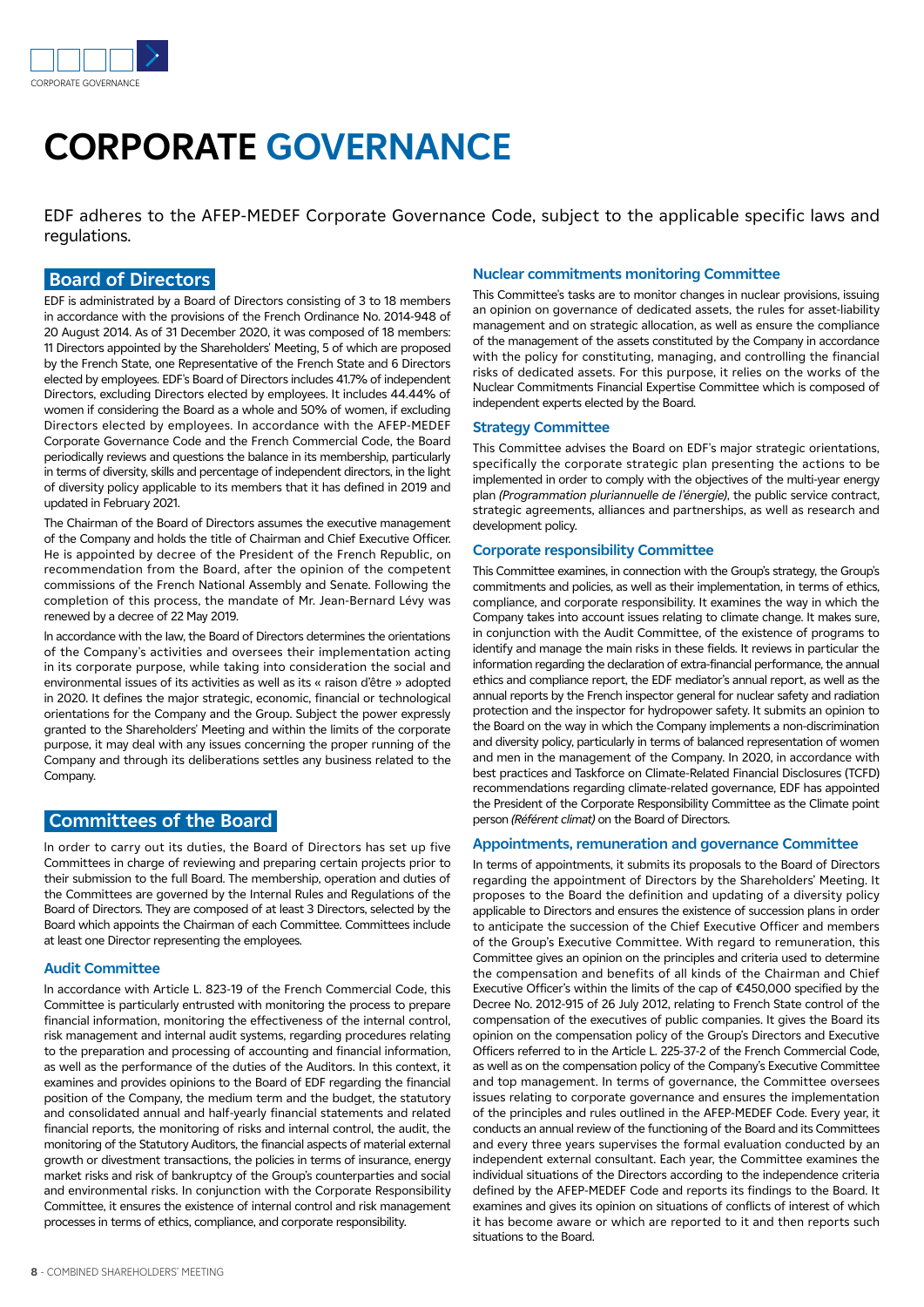

## **MEETING AGENDA**

#### **Ordinary resolutions**

- **1.** Approval of the annual financial statements for the financial year ended on 31 December 2020
- **2.** Approval of the consolidated financial statements for the financial year ended on 31 December 2020
- **3.** Allocation of the net income for the financial year ended on 31 December 2020 and determination of the dividend amount
- **A.** Allocation of the net income for the financial year ended on 31 December 2020 and determination of the dividend amount Resolution proposed by the Supervisory Board of the Employee Shareholding Fund (FCPE) "Actions EDF" reviewed by the EDF's Board of Directors at its meeting held on 8 April 2021 which did not approve it
- **4.** Payment of interim dividends in shares Delegation of power granted to the Board of Directors
- **5.** Approval of a related-party agreement Subscription by the French State of green bonds convertible into new shares and/or exchangeable for existing shares ("OCEANEs")
- **6.** Approval of the Statutory Auditors' special report on the related-party agreements and commitments
- **7.** Approval of the fixed, variable and exceptional compensation components composing the total remuneration and the benefits of any kind paid or granted to Mr. Jean-Bernard Lévy, Chairman and Chief Executive Officer of the Company, for the financial year ended on 31 December 2020 – *ex post* vote
- **8.** Approval of the information relating to the corporate officers *ex post* vote
- **9.** Approval of the compensation policy applicable to the Chairman and Chief Executive Officer of the Company for the financial year ended on 31 December 2021 – *ex ante* vote
- **10.** Approval of the compensation policy applicable to the Board of Directors for the financial year ended on 31 December 2021 *ex ante* vote
- **11.** Fixed annual compensation allocated to the Board of Directors
- **12.** Renewal of the term of office of a Director
- **13.** Renewal of the term of office of a Director
- **14.** Renewal of the term of office of a Director
- **15.** Renewal of the term of office of a Director
- **16.** Authorization granted to the Board of Directors to carry out transactions on the Company's shares

#### **Extraordinary resolutions**

- **17.** Delegation of authority granted to the Board of Directors to complete capital increases reserved for categories of beneficiaries, with no preferential subscription right of the shareholders
- **18.** Authorization granted to the Board of Directors to reduce the share capital by cancelling treasury shares

#### **Ordinary and extraordinary resolution**

**19.** Powers to carry out formalities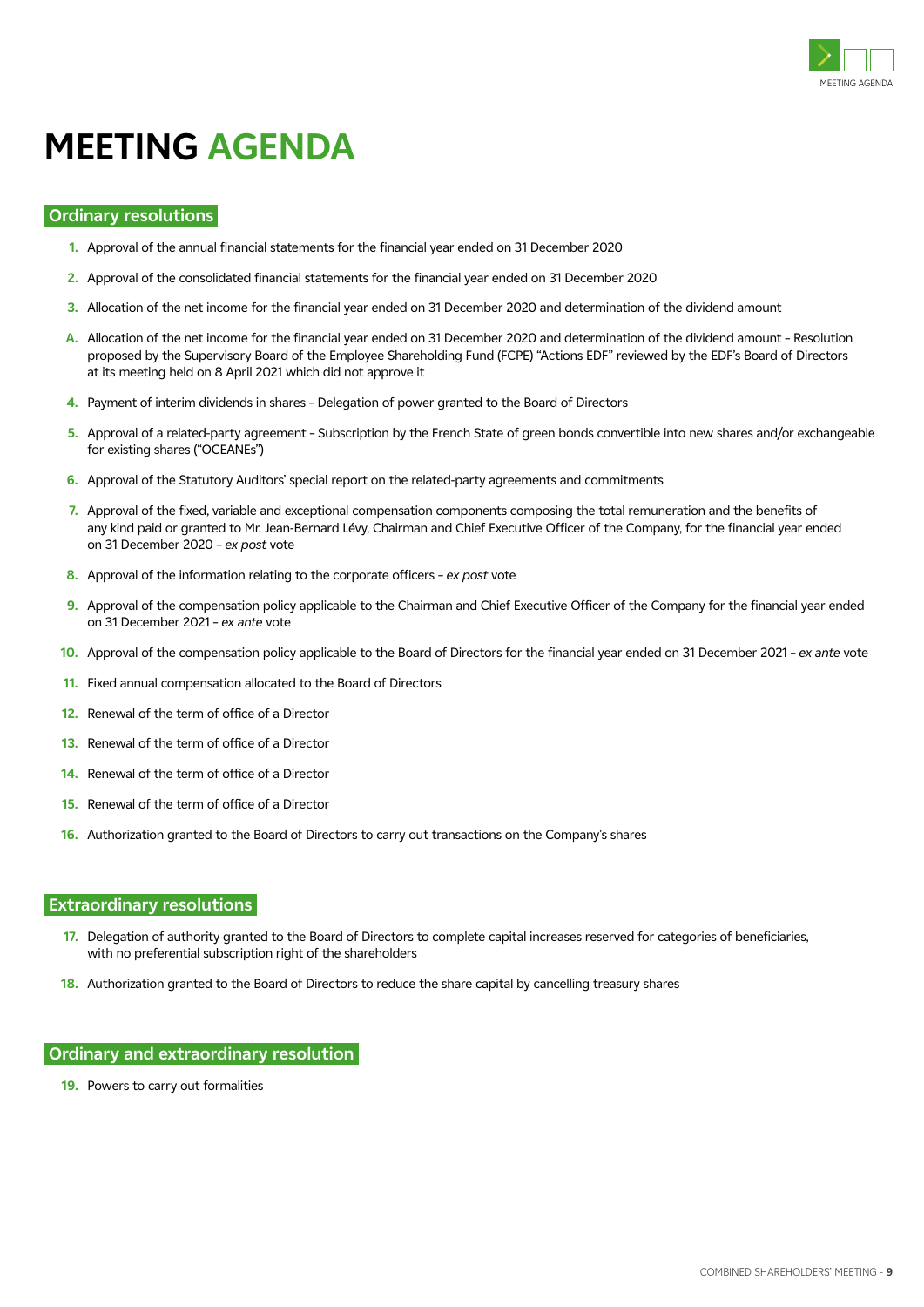

## **REPORT OF THE BOARD OF DIRECTORS ON THE DRAFT RESOLUTIONS**

Dear Madam, Dear Sir,

We have convened a general meeting (the "Shareholders' Meeting") of Electricité de France ("EDF" or the "Company") that you are invited to attend in order to vote on the following nineteen resolutions:

- sixteen of them are ordinary resolutions;
- $\blacksquare$  two of them are extraordinary resolutions;
- $\blacksquare$  the last one relates to powers to carry out formalities.

Furthermore, the Supervisory Board of the Employee Shareholding Fund (FCPE) "Actions EDF" requested the Resolution A to be added on the Meeting agenda.

In this report, we explain the rationale behind each of these resolutions.

The course of business and financial position of the Company during the financial year ended on 31 December 2020 are described in the Company's 2020 universal registration document. A table summarizing the delegations of authority currently granted for capital increases is also included in section 7.3.3 of such universal registration document.

For more information on EDF's business, and in particular on the course of business since the beginning of the financial year 2021, please note that you can refer to the financial disclosure and also to the press releases available on the Company's website.

### **ORDINARY RESOLUTIONS**

#### **Resolutions 1 and 2**

#### **Approval of the annual and consolidated financial statements for the financial year ended on 31 December 2020**

These two resolutions submit to your approval EDF's annual financial statements for the financial year ended on 31 December 2020, which show a profit of €222,404,590.12 and the EDF group's consolidated financial statements for the financial year ended on 31 December 2020, as drawn up by the Board of Directors during its meeting held on 17 February 2021.

It is specified that pursuant to Article 223 *quater* of the French Tax Code, the overall amount of expenses and costs referred to in the 4th paragraph of Article 39 of the French Tax Code amounts to €2,815,884 for the financial year ended on 31 December 2020, and the related tax amount is €901,646.

### **Resolution 3**

#### **Allocation of the net income for the financial year ended on 31 December 2020 and determination of the dividend amount**

Taking into account the retained earnings showing a credit of €9,121,361,087.51, the distributable profit amounts to €9,343,765,677.63. It is proposed to the Shareholders' Meeting to allocate and distribute the profit for the financial year ended on 31 December 2020 as follows:

|                                                                                               | (in euros)       |
|-----------------------------------------------------------------------------------------------|------------------|
| Profit for the financial year ended on<br>31 December 2020                                    | 222.404.590.12   |
| Retained earnings                                                                             | 9,121,361,087.51 |
| Total distributable profit                                                                    | 9.343.765.677.63 |
| Dividend to be distributed<br>for the financial year ended on 31 December 2020 <sup>(1)</sup> | 653.113.289.96   |
| Total amount of the dividend paid<br>for the financial year ended on 31 December 2020         | 653,113,289.96   |
| Balance of the distributable profit<br>allocated to the "Retained Earnings" account           | 8.690.652.387.67 |

*(1) On the basis of the number of shares constituting the share capital on 31 December 2020, i.e. 3,099,923,579 shares, and on the basis of an estimate of 101,397,065 shares conferring entitlement to the loyalty dividend.*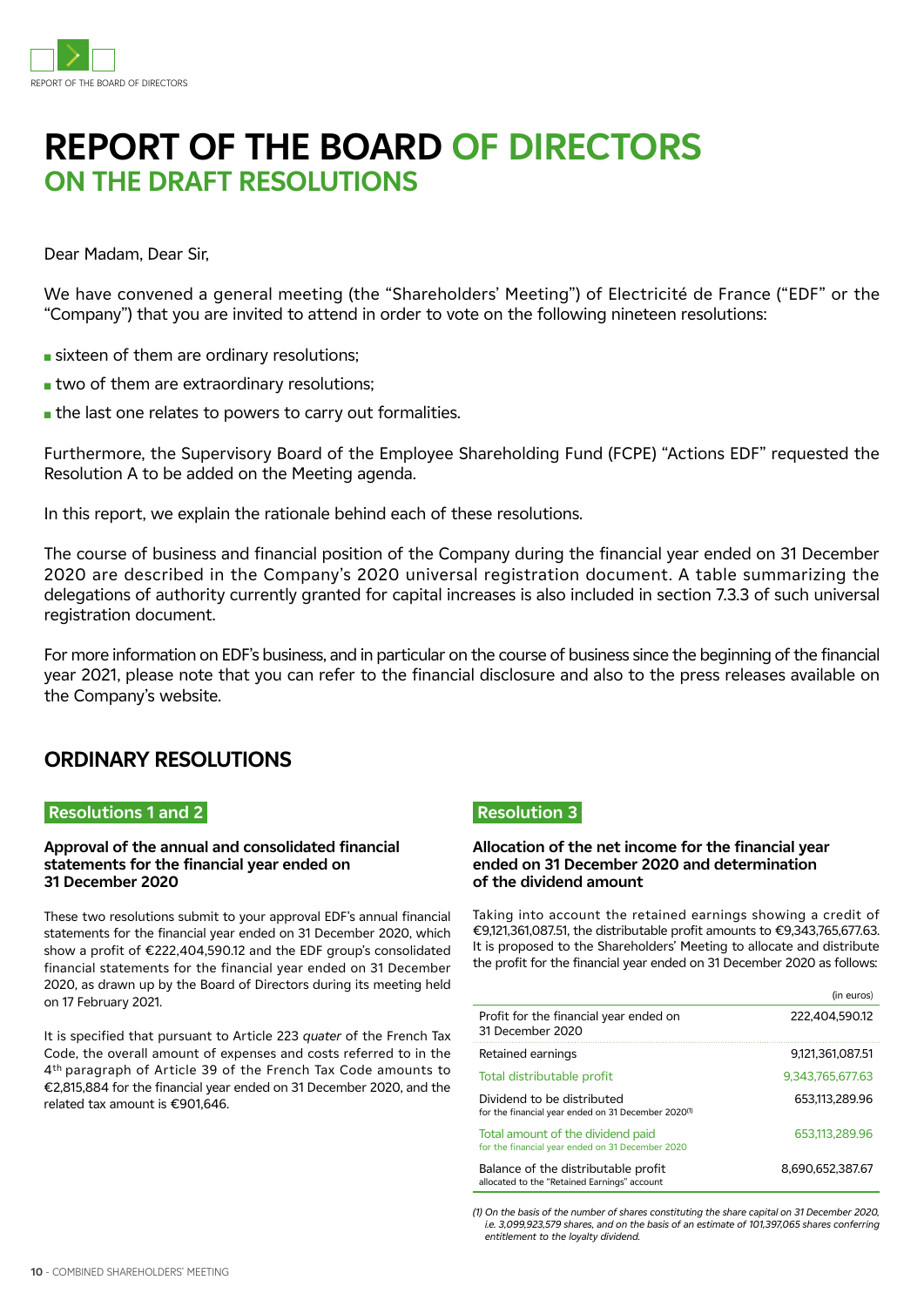Pursuant to the third resolution, it is proposed to the Shareholders' Meeting to set the ordinary dividend for the financial year ended on 31 December 2020 at €0.21 per share conferring entitlement to the ordinary dividend.

In accordance with Article 24 of the bylaws, the shares continuously held in registered form by the same shareholder from 31 December 2018 to the payment date of the dividend for the financial year ended on 31 December 2020 would benefit from a 10% increase in the amount of the dividend attached to them. The number of shares conferring entitlement to such increase held by a single shareholder cannot exceed 0.5% of the share capital.

As a result, it is proposed to the Shareholders' Meeting to set the loyalty dividend at €0.231 per share conferring entitlement to the loyalty dividend.

The shares that have been held in registered form for at least two years as at 31 December 2020, and that would cease to be held in registered form before the date of payment of the dividend for the financial year ended on 31 December 2020, would not benefit from the loyalty dividend, but only from the ordinary dividend. The distributable profit corresponding to the difference would be allocated to the "retained earnings" account.

In the event of a change, between 31 December 2020 and the ex-dividend date, in the number of shares of the Company carrying dividend rights, the total amount of the dividend would be adjusted accordingly and the amount allocated to "Retained earnings" would then be determined by the Board of Directors on the basis of the dividend actually paid.

Besides, the Shareholders' Meeting, having reviewed the report of the Board of Directors, acknowledges that the share capital is fully paid up and resolves, pursuant to Article L. 232-18 of the French Commercial Code and Article 25 of the Company's bylaws, to offer each shareholder the possibility to opt for payment in new shares of the Company of the dividend to be paid for the financial year ended 31 December 2020.

Each shareholder would be given the choice between a payment of the dividend in cash or in shares, but such option would apply to the total amount of the dividend (loyalty or ordinary) to which the shares he or she holds confer entitlement.

In the event that this option is exercised, the new shares would be issued at a price equal to 90% of the difference, rounded up to the nearest superior euro cent, between the average of the opening prices of the shares of the Company on the regulated market of Euronext Paris during the twenty trading days preceding the date of the Shareholders' Meeting, and the amount of the dividend to be distributed for the financial year ended on 31 December 2020.

The new ordinary shares allocated in payment would confer the same rights as the existing shares and carry current dividend rights *(jouissance courante), i.e.* they would confer the right to any distribution paid out as from the date of their issuance.

The shareholders would be entitled to exercise such option between 14 May 2021 and 1 June 2021, inclusive. To exercise such option, shareholders would have to address their request to the authorized financial intermediaries. For shareholders holding shares in pure registered form, the request would have to be addressed to the Company's agent (BNP Paribas Securities Services – Service OST Nominatif − 9, rue du Débarcadère − 93761 Pantin cedex − France). For shareholders who have not exercised their option by 1 June 2021 at the latest, the dividend (loyalty or ordinary, as applicable) would be entirely paid in cash.

If the amount of the dividend (loyalty or ordinary, as applicable) in respect of which the option would be exercised does not correspond to a whole number of shares, the shareholder would receive the number of shares rounded down to the nearest inferior whole number, and a balancing payment in cash *(soulte)*.

The ex-date for the dividend (loyalty or ordinary, as applicable) would be 12 May 2021 and the payment date would be 7 June 2021.

For shareholders to whom/which the dividend (loyalty or ordinary, as applicable) would be paid in cash, it is proposed to set the payment date on 7 June 2021.

For shareholders having opted for payment of the dividend (loyalty or ordinary, as applicable) in shares, the shares would be delivered on the same date, *i.e.* on 7 June 2021.

It is proposed to the Shareholders' Meeting to grant full powers to the Board of Directors, with the ability to subdelegate to the Chairman and Chief Executive Officer under the conditions provided for by law, to ensure the effective payment of the dividend (loyalty or ordinary, as applicable) for the financial year ended on 31 December 2020, and in particular:

- $\blacksquare$  to determine the terms and conditions of such payment's application and implementation;
- $\blacksquare$  to carry out all the transactions related to or resulting from the exercise of the option;
- $\blacksquare$  in case of a capital increase, to deduct the costs induced by such capital increase from the related share premium, and to deduct from this amount the amounts necessary to increase the legal reserve up to the tenth of the new share capital, to ascertain the number of new shares issued as a result of this resolution and the completion of the capital increase, and to make any useful or necessary amendments to the bylaws with respect to the share capital and the number of shares composing the share capital; and, more generally.
- $\blacksquare$  to take all useful or necessary steps.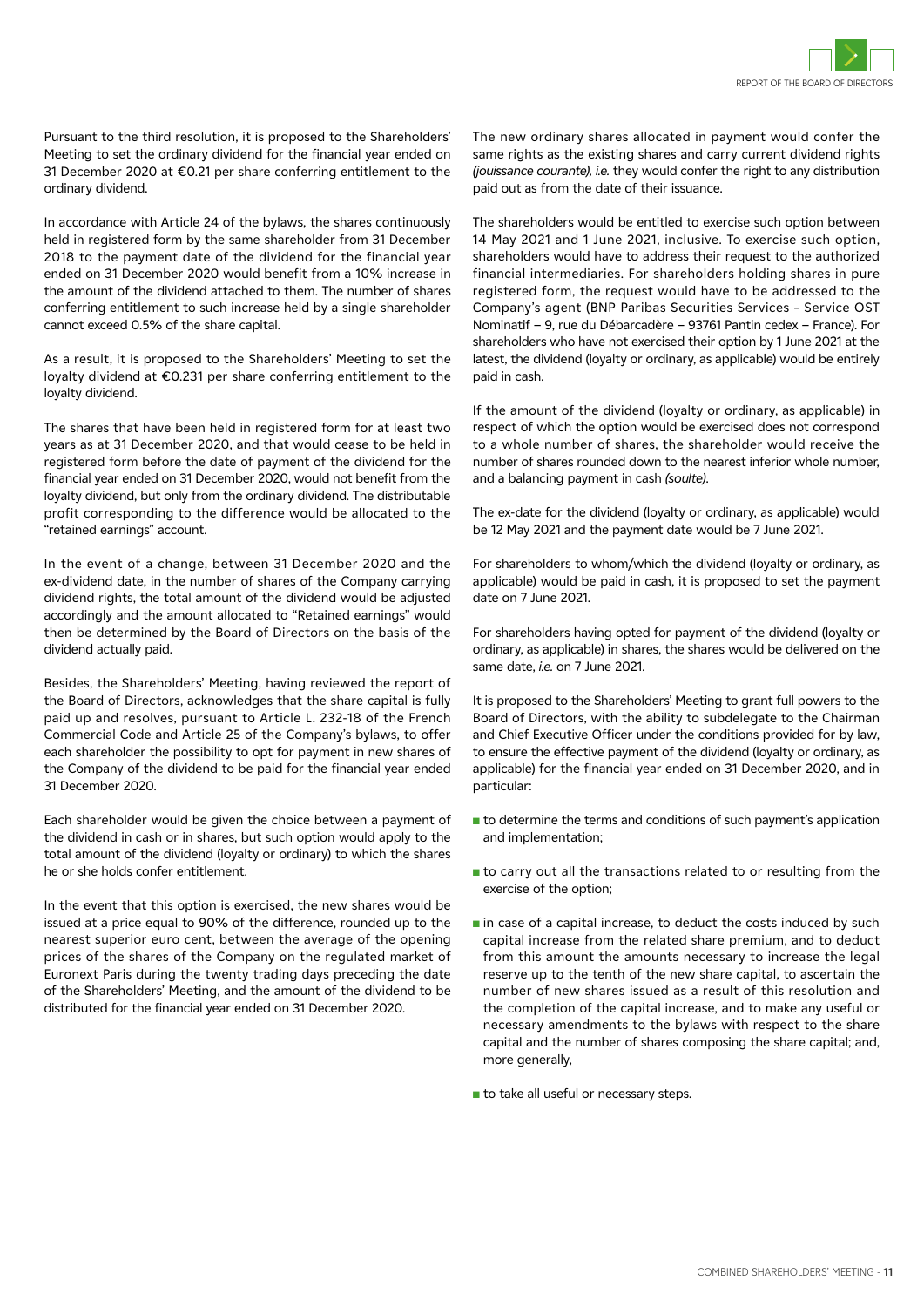

As a reminder, the dividends distributed for the last three financial years were as follows:

| <b>FINANCIAL</b><br><b>YEAR</b> | <b>NUMBER</b><br><b>OF SHARES</b> | <b>DIVIDEND</b><br><b>PER SHARE</b><br>(IN EUROS) | <b>TOTAL DISTRIBUTED</b><br><b>DIVIDEND<sup>(1)</sup></b><br>(IN EUROS) | <b>PORTION OF THE DIVIDEND</b><br><b>ELIGIBLE FOR</b><br>THE TAX REBATE <sup>(2)</sup> |
|---------------------------------|-----------------------------------|---------------------------------------------------|-------------------------------------------------------------------------|----------------------------------------------------------------------------------------|
| 2017                            | 2.927.438.804                     | 0.46(3)                                           | 1.341.187.189.41 <sup>(4)</sup>                                         | 100%                                                                                   |
| 2018                            | 3.010.267.676                     | $0.31^{(5)}$                                      | 933.556.364.41 <sup>(6)</sup>                                           | 100%                                                                                   |
| 2019                            | 3.050.969.626                     | $0.15^{(7)}$                                      | 456,888,323,70 <sup>(8),</sup>                                          | 100%                                                                                   |

*(1) After deduction of the treasury shares.*

*(2) 40% tax rebate under paragraph 3-2° of Article 158 of the French Tax Code.*

*(3) Representing an amount of €0.526 per share conferring entitlement to a loyalty dividend.*

*(4) Including €432,632,648.85 paid on 11 December 2017 for the 2017 interim dividend, composed of €398,440,228.20 paid in new shares, €33,746,467.50 paid in cash, and a balancing payment of €445,953.15 in cash. The balance of the 2017 dividend, amounting to €908,554,540.56 paid on 19 June 2018, is composed of €847,339,360.56 paid in new shares, €60,331,512.63 paid in cash, and a balancing payment of €883,667.37 in cash.*

*(5) Representing an amount of €0.341 per share conferring entitlement to a loyalty dividend.* 

*(6) Including €451,000,397.55 paid on 10 December 2018 for the 2018 interim dividend, entirely in cash. The balance of the 2018 dividend, amounting to €482,555,966.86 paid on 18 June 2019, is composed of €452,021,956.95 paid in new shares and € 30,534,009.91 paid in cash.*

*(7) Cancellation of the bonus dividend for the financial year ending on 31 December, 2019.* 

*(8) Amount paid on 17 December 2019 as an interim dividend for 2019, composed of €429,635,913.60 paid in new shares, €27,252,346.20 paid in cash and €63.90 as a balance. The balance of distributable income for the year ended on 31 December 2019 was allocated to "Retained earnings" by the EDF Shareholders' Meeting of 7 May 2020.*

#### **Resolution A**

**Allocation of the net income for the financial year ended on 31 December 2020 and determination of the dividend amount – Resolution proposed by the Supervisory Board of the Employee Shareholding Fund (FCPE) "Actions EDF" reviewed by the EDF's Board of Directors at its meeting held on 8 April 2021 which did not approve it**

The Supervisory Board of the Employee Shareholding Fund (FCPE) "Actions EDF" has requested the Company to include a draft resolution on the agenda of the Shareholder's Meeting aiming at not allocating a dividend to shareholders for the financial year 2020 in order to invest the amount. This draft resolution is worded as follows:

"Given the debt situation and the negative effects of Covid-19, which generate significant risks to the company's finances, the Shareholders' Meeting decides not to allocate a dividend for the 2020 financial year in order to invest the amount in the interests of all shareholders, in particular by sustainably developing the industrial tool."

The draft resolution was reviewed and was not approved by the Board of Directors at its meeting of 8 April 2021.

#### **Resolution 4**

#### **Payment of interim dividends in shares – Delegation of power granted to the Board of Directors**

In accordance with Article 25 of the Company's bylaws and Articles L. 232-12, L. 232-13 and L. 232-18 *et seq.* of the French Commercial Code, it is proposed under this 4<sup>th</sup> resolution to authorize the Board of Directors, should it decide to pay one or more interim dividend in respect of the financial year 2021, to offer to each shareholder, for all or a portion of each interim dividend, a choice between payment in cash or in shares.

It is specified that, should the shareholders opt for the payment of the interim dividend in shares, this option would apply to the total amount of the said interim dividend. In addition, the shares so-subscribed would be ordinary shares and would carry current dividend rights (jouissance courante), *i.e.* they would confer the right to all dividends paid out as from their date of subscription.

The Board of Directors would set the period of time within which, as from its decision to pay an interim dividend, the shareholders would be entitled to request the payment of such interim dividend in shares, if such option is offered to them. However, this period of time could not exceed three months.

If the Board of Directors decided to propose the payment of an interim dividend in shares, the shares would be issued at a price equal to the difference between the average of the opening prices of the Company's shares on the regulated market of Euronext Paris during the twenty trading days prior to the decision to pay the interim dividend, and the net amount of the interim dividend so allocated; such difference being reduced, if so decided by the Board of Directors, by a discount of up to 10% of the aforementioned difference, and rounded up to the nearest superior euro cent.

If the amount for which the option is exercised does not correspond to a whole number of shares, the shareholder shall receive the number of shares rounded down to the whole number immediately below, and the balancing amount should be paid in cash.

Full powers would be granted to the Board of Directors, with the ability to subdelegate under the conditions provided for by law, to take all steps required for the payment of interim dividends in shares if it decides to distribute an interim dividend and to pay such dividend in shares, to acknowledge the capital increase resulting therefrom, to amend the bylaws accordingly, and, more generally, to take all useful or necessary steps.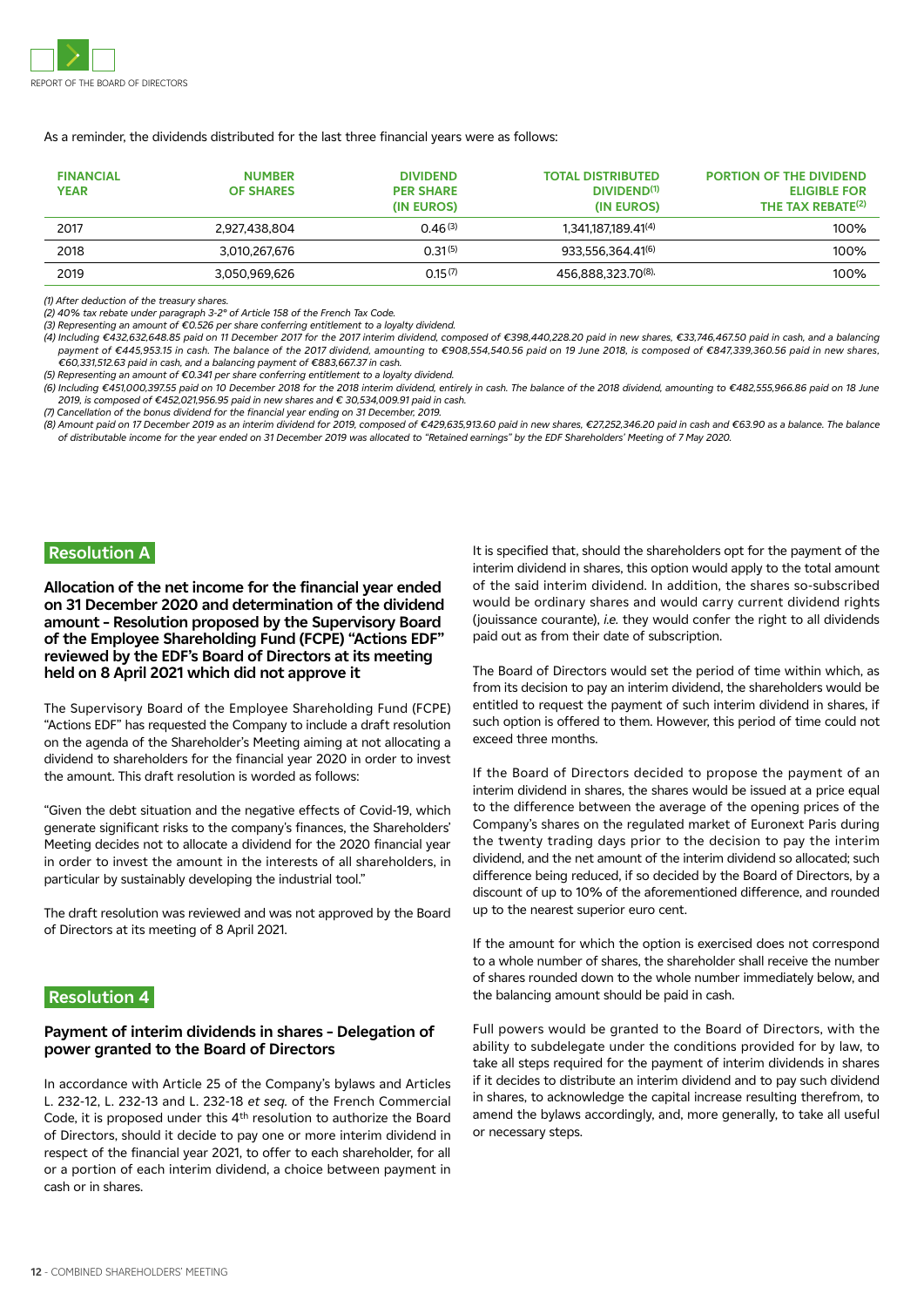

#### **Resolution 5**

#### **Approval of a related-party agreement – Subscription by the French State of green bonds convertible into new shares and/or exchangeable for existing shares ("OCEANEs")**

Under the 5th resolution, it is proposed to the Shareholders' Meeting, having reviewed the special report of the Statutory Auditors to approve the issuance agreement dated 8 September 2020, in connection with the issuance of green bonds convertible into new shares and/or exchangeable for existing shares, which were subscribed for approximately 40% of the amount of the issuance by the French State.

In 2015, the Company had set a target of doubling its net installed renewable energy production capacity to more than 50GW by 2030. This issuance will strengthen the Company's leading position in renewable energies in Europe and demonstrates the Company's commitment to "build a CO<sub>2</sub>-neutral energy future reconciling *preservation of the planet, well-being and development through electricity and innovative solutions and services"* in line with its "raison d'être", but also confirms the Company's leading position in terms of innovation in the Green Bonds market.

The OCEANEs subscribed for by the French State were subject to the provisions of the contract for the issuance of the OCEANEs, the final terms and conditions of which were determined in accordance with the procedure known as the "Bookbuilding procedure" (the "Subscription Contract").

The settlement-delivery of the OCEANEs was carried out on 14 September 2020. With respect to the main terms and conditions of the Subscription Agreement, the nominal amount of the loan represented by the OCEANEs amounted to approximately €2.4 billion. The nominal value of the OCEANEs was set at €10.93, reflecting a conversion premium of 32.50% with respect to the reference price<sup>1</sup> of the Company's share on the Euronext regulated market in Paris.

The OCEANEs do not bear interest. The OCEANEs were issued at an issuance price of €11.70, *i.e.* 107.00% of their nominal value, *i.e.* a gross negative annual yield of - 1.68%.

Unless they have been previously converted, exchanged, redeemed, or repurchased and cancelled, the OCEANEs will be redeemed at par on 14 September 2024, the maturity date of the loan.

The conversion and/or exchange ratio of the OCEANEs is one share per OCEANE (subject to customary adjustments, including anti-dilution and dividend adjustments). The French State placed an order in the order book and subscribed for a nominal amount of €960 million, representing approximately 40% of the issuance.

The conclusion of the Subscription Agreement did not give rise to the payment of a price by the Company, within the meaning of Article R. 22-10-17 of the French Commercial Code.

EDF's Board of Directors, during the meeting held on 7 September 2020, authorized the conclusion of the Subscription Agreement, pursuant to Article L. 225-38 of the French Commercial Code. The representative of the French State, pursuant to the provisions of Article L. 225-40 of the French Commercial Code, and the Directors appointed on the proposal of the French State, pursuant to the provisions of the Board of Directors' internal rules relating to conflicts of interest, did not take part in the vote.

Finally, an information notice presenting the main provisions of the Subscription Agreement was published on the EDF website on 8 September 2020, pursuant to Article L. 22-10-13 of the French Commercial Code.

Pursuant to Article L. 225-40 of the French Commercial Code, the French State will not participate in the vote under the 11<sup>th</sup> resolution proposed to the Shareholders' Meeting.

#### **Resolution 6**

#### **Approval of the Statutory Auditors' special report on the related-party agreements and commitments**

Under the 6<sup>th</sup> resolution, it is proposed to the Shareholders' Meeting to approve the Statutory Auditors' special report on the related-party agreements and commitments as referred to in Articles L. 225-38 *et seq.*, and to acknowledge the information relating to agreements and commitments entered into or undertaken during the previous financial years and the performance of which was continued during the latest financial year, as mentioned in such report.

Besides, it is specified that the related-party agreements that were executed and authorized during previous financial years and the performance of which was continued during the latest financial year, were reviewed by the Board of Directors during the meeting held on 17 February 2021, in accordance with Article L. 225-40-1 of the French Commercial Code.

#### **Resolution 7**

**Approval of the fixed, variable and exceptional compensation, components composing the total remuneration and the benefits of any kind paid or granted to Mr. Jean-Bernard Lévy, Chairman and Chief Executive Officer of the Company, for the financial year ended on 31 December 2020 – ex post vote**

It is proposed to the Shareholders' Meeting, resolving under the quorum and majority conditions required for ordinary general meetings, having reviewed the Corporate Governance report including the information required by Article L. 22-10-9 of the French Commercial Code, to approve all the compensation components composing the total remuneration and the benefits of any kind to be paid or granted to Mr. Jean-Bernard Lévy, Chairman and Chief Executive Officer of the Company, for the financial year ended on 31 December 2020, attached in the section 4.6 of the 2020 universal registration document.

*1. The reference price is equal to the volume-weighted average of the EDF share price recorded on Euronext Paris since the launch of the OCEANE issuance on 8 September 2020 until the setting of the final terms and conditions of the OCEANEs on the same day.*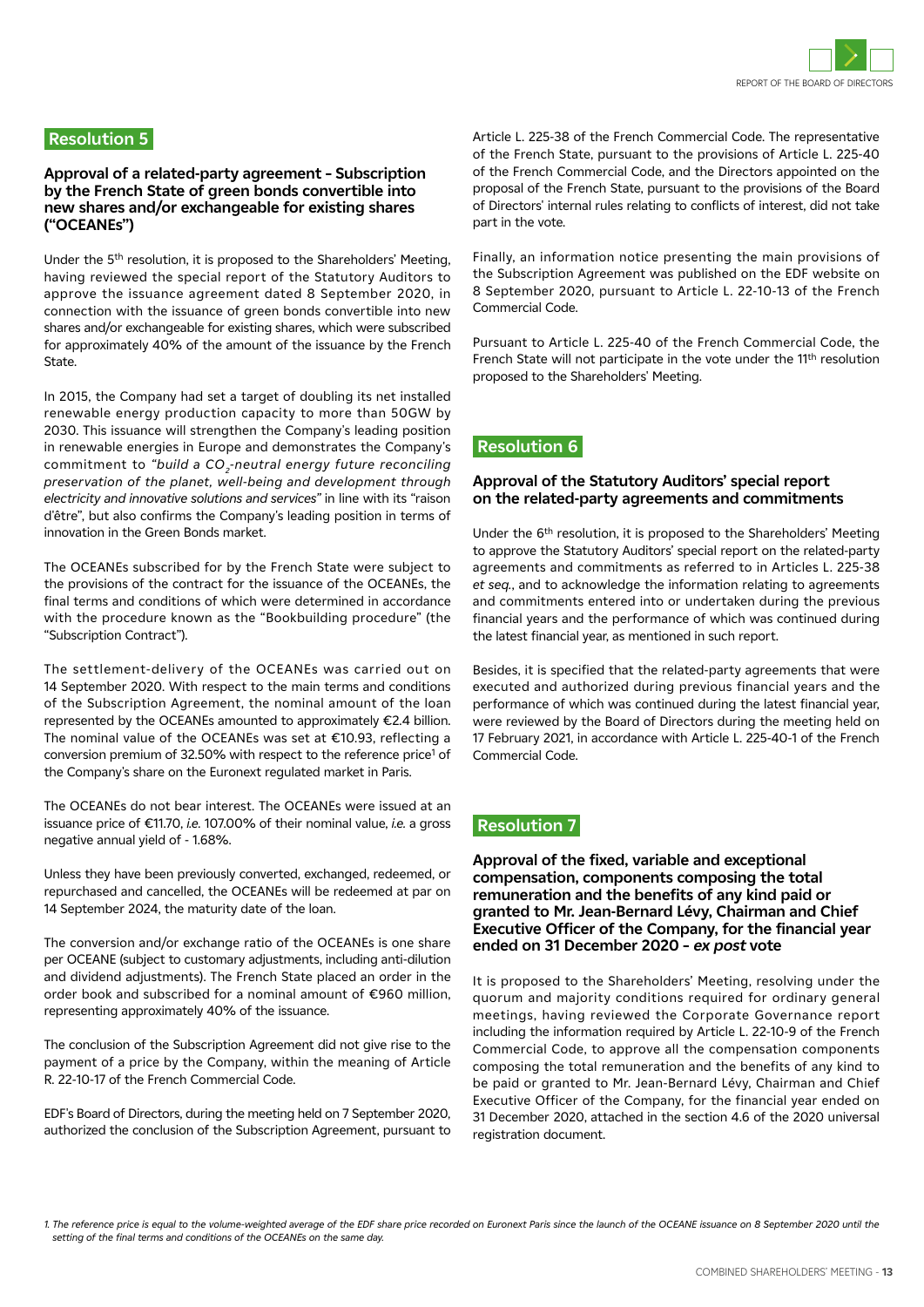

#### **Resolution 8**

#### **Approval of the information relating to the corporate officers – ex post vote**

It is proposed to the Shareholders' Meeting, resolving under the quorum and majority conditions required for ordinary general meetings, having reviewed the Corporate Governance report and the information required by Article L. 22-10-9 of the French Commercial Code, attached in the section 4.6 2020 universal registration document, to approve this information in accordance with the provisions of Article L. 22-10-34 of the French Commercial Code.

#### **Resolution 9**

#### **Approval of the compensation policy applicable to the Chairman and Chief Executive Officer of the Company for the financial year ended on 31 December 2021 – ex ante vote**

It is proposed to the Shareholders' Meeting, resolving pursuant to the provisions of Article L. 22-10-8 of the French Commercial Code, having reviewed the report of the Board of Directors as well as the information included in the Corporate Governance report provided for by the last paragraph of Article L. 225-37 of the French Commercial Code, to approve the compensation policy for the Chairman and Chief Executive Officer of the Company, set forth in the section 4.6 of the 2020 universal registration document, for the financial year 2021.

#### **Resolution 10**

#### **Approval of the compensation policy applicable to the Board of Directors for the financial year ended on 31 December 2021 – ex ante vote**

It is proposed to the Shareholders' Meeting, resolving pursuant to the provisions of Article L. 22-10-8 of the French Commercial Code, having reviewed the report of the Board of Directors as well as the information included in the Corporate Governance report provided for by the last paragraph of Article L. 225-37 of the French Commercial Code, to approve the compensation policy for the Board of Directors for the financial year 2021, set forth in the section 4.6 of the 2020 universal registration document.

#### **Resolution 11**

#### **Fixed annual compensation allocated to the Board of Directors**

The 11<sup>th</sup> resolution proposes to set the amount of the fixed annual compensation (formerly known as attendance fees) allocated to the Board of Directors to €440,000 for the financial year 2021. The distribution of this amount among the Directors is carried out in accordance with the distribution rules defined by the Board of Directors and described in the compensation policy submitted to the vote of the Shareholders' Meeting under the 10<sup>th</sup> resolution.

#### **Resolution 12**

#### **Renewal of the term of office of a Director**

It is proposed to the Shareholders' Meeting to renew Mrs. Marie-Christine Lepetit's terms of office as a Director for a 4-year period ending at the Shareholders' Meeting convened to approve the financial statements for the financial year ending on 31 December 2024.

Mrs. Lepetit would be appointed at the proposal of the State, in accordance with Article 6.II of Ordinance No. 2014-948 dated 20 August 2014 relating to the governance and transactions on the share capital of companies in which the State holds an interest.

#### **n** Skills and experience

A former student of the École Polytechnique and the National School of Administration (ENA), Marie-Christine Lepetit joined the Inspectorate General of Finance in 1987, where she held auditing and advisory positions. In 1991, she was recruited by Jean Lemierre to the Directorate General for Tax in order to introduce management control. In 1995, she was in charge of synthesis work at the tax law department before joining the office of the Prime Minister, Alain Juppé, as technical advisor in tax matters and macroeconomic studies then taxation and SMEs from 1995 to 1997. She continued her career at the General Directorate for Tax, working to improve service quality (pre-filled tax returns, remote procedures, and certification). She was appointed Director of Tax Law at the Ministry for the Economy and Finance in 2004 and used this role to push through tax reforms from 2004 to 2012. At the same time, she co-chaired the working group on reform of the financing of social welfare in 2006 and co-signed the report by the conference of experts on the "energy-climate contribution" chaired by Michel Rocard. She also sat on the Local Authorities Reform Committee chaired by Edouard Balladur as Executive Director and was a member of the Public Life Renewal and Ethics Commission chaired by Lionel Jospin. She has been Head of the Inspectorate General of Finance since March 2012, and now reports to the Minister for the Economy, Finance and Recovery.

Mrs. Lepetit complies with legal requirements and the AFEP-MEDEF Code's recommendations on the holding of multiple offices. She does not hold any other office in a listed company than the one held at EDF.

Mrs. Lepetit does not hold any EDF shares.

#### **Resolution 13**

#### **Renewal of the term of office of a Director**

It is proposed to the Shareholders' Meeting to renew Mrs. Colette Lewiner's terms of office as a Director for a 4-year period ending at the Shareholders' Meeting convened to approve the financial statements for the financial year ending on 31 December 2024.

The Board of Directors, at its meeting dated 17 February 2021, reviewed Mrs. Colette Lewiner's individual situation and qualified her as independent director in accordance with the independence criteria provided by the AFEP-MEDEF Code.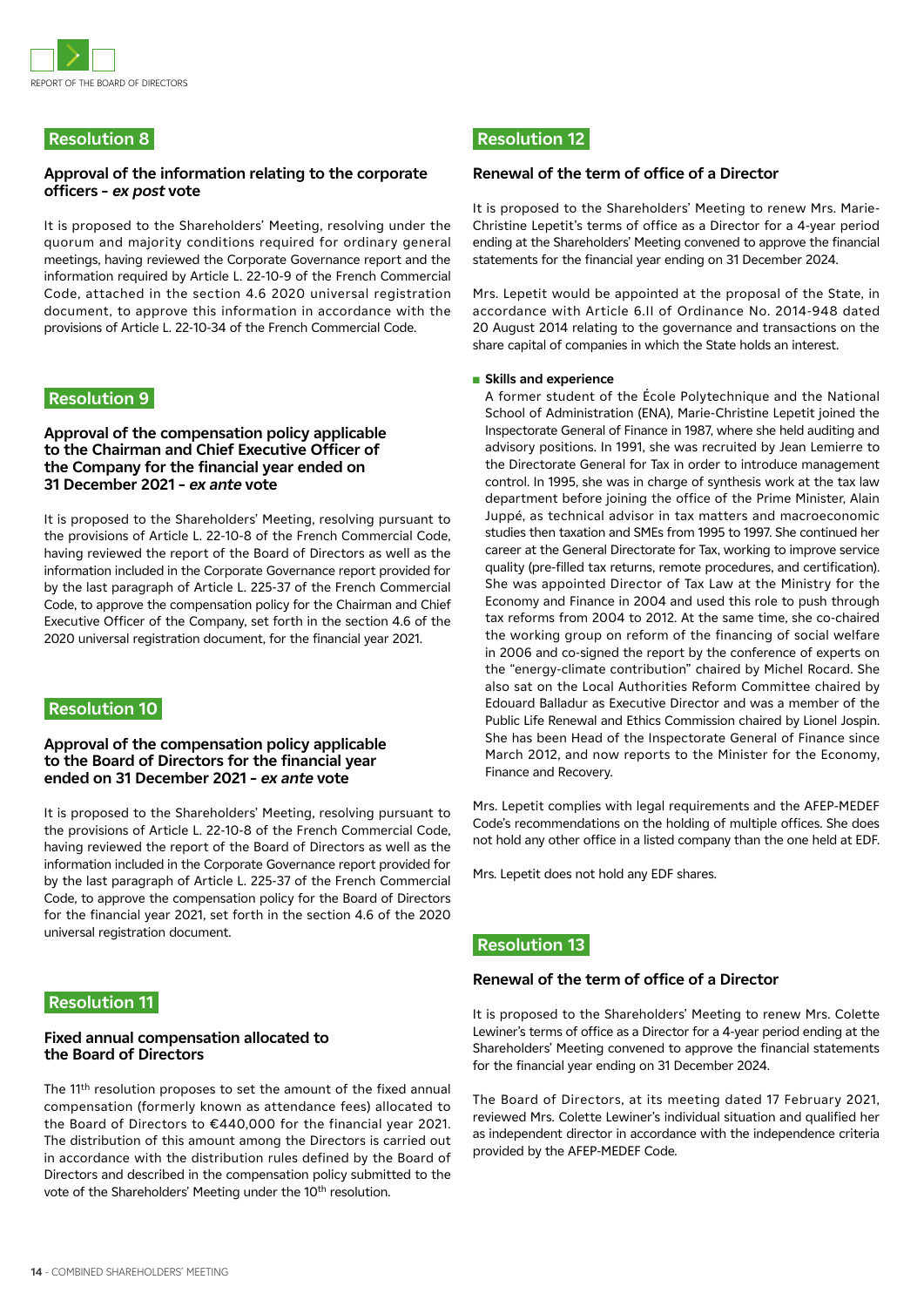

#### **n** Skills and experience

A former student of the École Normale Supérieure and holder of an Agrégation degree in physics and Doctorate in science, Colette Lewiner joined Électricité de France in 1979. In 1989 she created the Development and Commercial Strategy Division, accordingly becoming the first woman appointed Executive Officer at EDF. From 1992 to 1998, she was Chair & Chief Executive Officer of SGN, an engineering company, subsidiary of AREVA-Orano. In 1998, she joined Capgemini to create then manage until June 2012 the Global Energy and Utilities sector. Since July 2012, she has been, as Manager of Cowin, a Consultant in the energy field. Non-executive Chair of TDF (SAS) from 2010 to 2015, she has been a member of the Académie des Technologies (*i.e.* French National Academy of Technologies) since 2002. She is a Director of the Bouygues group as well as Getlink and CGG.

Mrs. Lewiner complies with legal requirements and the AFEP-MEDEF Code's recommendations on the holding of multiple offices. In addition to her role as a director of EDF, she is also a director of the Bouygues group as well as Getlink and CGG.

Mrs. Lewiner holds 1,969 EDF shares.

#### **Resolution 14**

#### **Renewal of the term of office of a Director**

It is proposed to the Shareholders' Meeting to renew Mrs. Michèle Rousseau's terms of office as a Director for a 4-year period ending at the Shareholders' Meeting convened to approve the financial statements for the financial year ending on 31 December 2024.

Mrs. Rousseau would be appointed at the proposal of the State, in accordance with Article 6.II of Ordinance No. 2014-948 of 20 August 2014 relating to the governance and transactions on the share capital of companies in which the State holds an interest.

#### **n** Skills and experience

Michèle Rousseau graduated as a General Engineer from Mines ParisTech Engineering School. She began her career at the Nord-Pas-de-Calais DRIRE (*i.e.* Regional Directory for Industry, Research and the Environment) as Head of the Environment Division. She went on to join the Ministry of the Environment where she was responsible for waste, and later the Ministry of Industry where she held the post of Deputy Head of the Nuclear Installation Safety Directorate with responsibility for oversight of EDF's nuclear fleet. She then moved to the ANVAR (*i.e.* French research and innovation agency), as Deputy General Manager where she conducted policies supporting innovative projects driven by SMEs, and later moved to the French Ministry of Economy, Finance and Industry as Head of the demand and energy markets department. Here, she was tasked in particular with developing a new legislative and regulatory framework in the wake of the opening up of European electricity and gas markets and expanding energy conservation and renewable energies. Michèle Rousseau subsequently returned to the Ministry of Ecology and Sustainable Development, where she held the

positions of Secretary General and, in 2008, General Manager, Deputy Commissioner General for Sustainable Development, with particular responsibility for implementing the Grenelle Environment initiative. In 2011, she was appointed General manager of the Seine-Normandie Water Agency before returning in 2016 to the General Council for Environment and Sustainable Development where she was Chair of the Haut-de-France Regional Environmental Authority (MRAe). Michèle Rousseau has been the Chair of the Bureau de Recherches Géologiques et Minières (*i.e.* French Geological Survey institution) since March 2017, and Director of the ANR (*i.e.* French national agency for investigation) since 2019.

Mrs. Rousseau complies with legal requirements and the AFEP-MEDEF Code's recommendations on the holding of multiple offices. She does not hold any other office in a listed company than the one held at EDF.

Mrs. Rousseau does not hold any EDF shares.

#### **Resolution 15**

#### **Renewal of the term of office of a Director**

It is proposed to the Shareholders' Meeting to renew Mr. François Delattre's terms of office as a Director for a 4-year period ending at the Shareholders' Meeting convened to approve the financial statements for the financial year ending on 31 December 2024.

Mr. Delattre would be appointed at the proposal of the State, in accordance with Article 6.II of Ordinance No. 2014-948 of 20 August 2014 relating to the governance and transactions on the share capital of companies in which the State holds an interest.

#### **n** Skills and experience

A graduate from the Paris Institute of Political Studies (IEP) and the National School of Administration (ENA), François Delattre began his career in 1989 as Second Secretary at the French Embassy in Germany. After spending two years at the Strategic Affairs & Disarmament Department of the French Ministry for Foreign Affairs from 1991 to 1993, he became a Special Advisor in Defence and European & Transatlantic Security in the office of the Minister of Foreign Affairs, Alain Juppé in 1993, before being in charge of these issues within the diplomatic team of the President of the French Republic, Jacques Chirac from 1995 to 1998. He was appointed Head of the Press and Communication Service at the French Embassy in Washington in 1998, Deputy Chief of Staff to the Minister of Foreign Affairs, Dominique de Villepin in 2002 and then Consul General in New York in 2004. French Ambassador to Canada from 2008 to 2011, and to the United States from 2011 to 2014, he was appointed Permanent Representative of France to the United Nations in September 2014. He has been General Secretary of the French Ministry of Europe & Foreign Affairs since 1st July 2019.

Mr. Delattre complies with legal requirements and the AFEP-MEDEF Code's recommendations on the holding of multiple offices. He does not hold any other office in a listed company than the one held at EDF.

Mr. Delattre does not hold any EDF shares.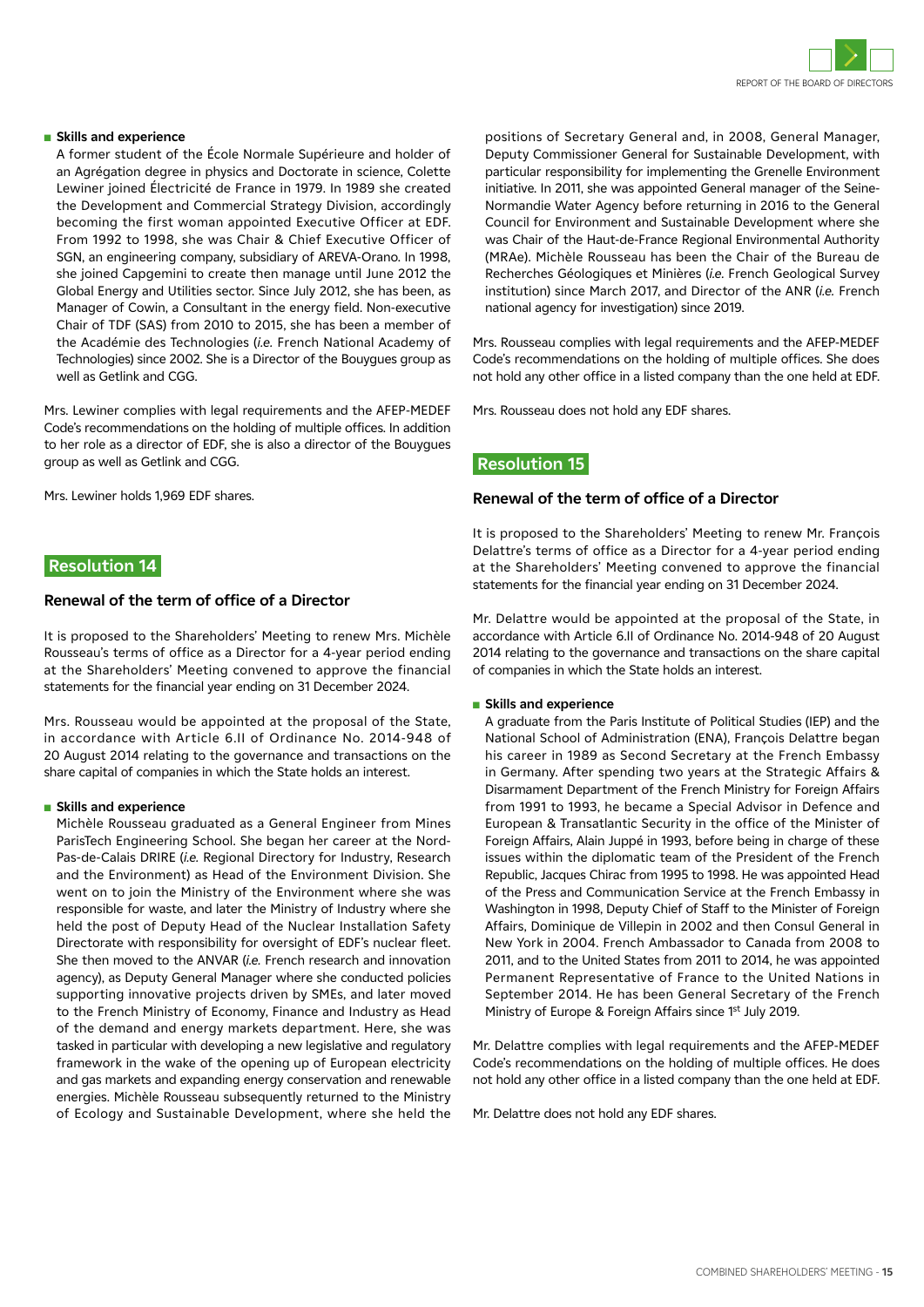

#### **Resolution 16**

#### **Authorization granted to the Board of Directors to carry out transactions on the Company's shares**

In accordance with Article L. 22-10-62 of the French Commercial Code, Articles 241-1 *et seq.* of the General Regulations of the French financial markets authority *(Autorité des marchés financiers)*, and Regulation (EU) No. 596/2014 dated 16 April 2014 on market abuse, the Combined Shareholders' Meeting held on 7 May 2020 authorized the Board of Directors to set up a new share repurchase program.

It is proposed to the Shareholders Meeting to renew this authorization, with the ability to subdelegate, to purchase shares in the Company, with a view to:

- n reducing the Company's share capital by cancelling all or part of the purchased shares, subject to the approval of the 18<sup>th</sup> resolution by this Shareholders' Meeting;
- n allocating shares to employees and former employees of the EDF group, especially under any share purchase plan or free share allocation plan to the benefit of current or former employees under the conditions provided for by law, in particular by Articles L. 22-10-59 *et seq.* of the French Commercial Code and Articles L. 3332-18 *et seq.* of the French Labor Code (including any sale of shares covered by the aforementioned Articles of the French Labor Code) or under any offering reserved for employees under the conditions provided for by law, in particular by Article 31-2 of Ordinance No. 2014-948 of 20 August 2014, as amended;
- n delivering shares upon exercise of rights attached to securities issued by the Company or one of its subsidiaries, giving access to the Company's share capital by reimbursement, conversion, exchange, submission of a warrant or by any other means, immediately or in the future, as well as carrying out all hedging transactions with respect to the obligations of the Company or the relevant subsidiary, as applicable, in connection with such securities;
- $\blacksquare$  ensuring the liquidity of the EDF shares by an investment service provider through a liquidity agreement pursuant to the accepted market practice established by the French financial market authority in its Decision No. 2018-01 dated 2 July 2018;
- n delivering shares upon exercise of rights attached to options issued by the Company or one of its subsidiaries, giving access upon exercise, immediately or in the future, to the Company's share capital, as well as carrying out all hedging transactions with respect to the obligations of the Company or the relevant subsidiary, as applicable, in connection with such options;
- $\blacksquare$  holding shares for their subsequent delivery as a means of exchange or payment in the context of any external growth transaction, contribution, merger or demerger, as the case may be; or, more generally,
- $\blacksquare$  implementing any market practice that would be allowed by the French financial market authority and, more generally, carrying out any other transactions in compliance with applicable regulations.

Purchases of the Company's shares would concern a number of shares such that:

- $\blacksquare$  the number of shares acquired by the Company during the share repurchase program (i) would not exceed 10% of the shares composing the share capital, it being specified that when shares are bought back to ensure the liquidity of the EDF shares under the terms and conditions defined above, the number of shares taken into account for the calculation of this 10% limit is the number of shares purchased net of the number of shares sold back during the term of this authorization, and (ii) would not exceed 5% in the case of shares acquired by the Company with a view to delivering them in the context of a merger, demerger or contribution; and
- $\blacksquare$  the number of shares the Company may hold directly or indirectly at any time would not exceed 10% of the shares composing the Company's share capital at the relevant date.

In applying these percentages, the number of shares would be adjusted to take into account any transactions affecting the share capital after the Shareholders' Meeting.

Acquisitions or transfers of these shares would be carried out, in one or several transactions, by all means, including on the market or overthe-counter, including through the acquisition or sale of blocks, the use of derivative financial instruments or warrants or securities giving access to the share capital of the Company, or by implementing option strategies, at such times as the Board of Directors or the person acting upon delegation of the Board of Directors shall determine, excluding periods of public offers for the share capital of the Company.

The maximum amount of funds dedicated to the execution of this share repurchase program would be €2 billion. The purchase price would not exceed €20 per share (excluding the acquisition costs), or the corresponding value in any other currency at the same date. It is specified that the Board of Directors would be able to adjust this maximum purchase price in the event of a capitalization of premiums, reserves or profits resulting in either an increase in the nominal value of shares or in the issuance and allocation of free shares, and in the event of a share split or a consolidation (regroupement) of shares, or of any other transactions affecting equity, in order to take into account the impact of these transactions on share value.

It is proposed to the Shareholders' Meeting to grant full powers to the Board of Directors, with the ability to subdelegate under the conditions provided for by law, to implement this authorization, to specify its terms, if necessary, and to determine its conditions, and in particular to place all orders in the stock exchange or off-market, allocate or reallocate the shares acquired to the various objectives pursued under the applicable legal and regulatory conditions, make all declarations, complete all formalities, and, in general, take all useful and necessary steps.

The Board of Directors would annually inform the Shareholders' Meeting of the transactions completed pursuant to this resolution.

This authorization would be granted for an 18-month period of time as from the date of the Shareholders' Meeting, and, for unused amounts, would replace all previous delegations having the same purpose.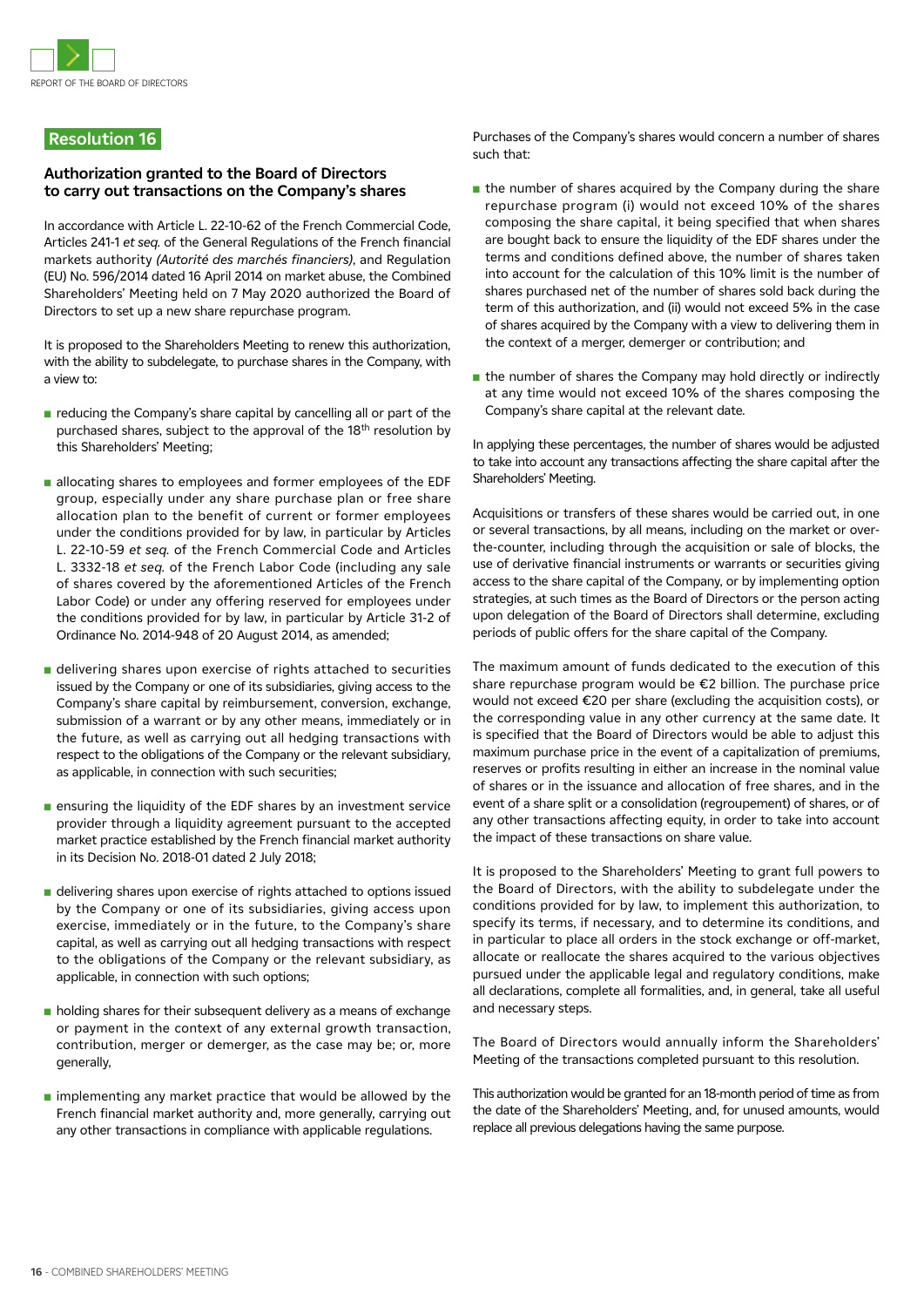

### **EXTRAORDINARY RESOLUTIONS**

The Shareholders' Meeting held on 7 May 2020 granted to the Board of Directors the delegations of authority and the authorizations presented in the summary table of authorizations and powers set forth in section 7.3.3 of the 2020 universal registration document of the Company. The table indicates, when appropriate, the use that has been made of such authorizations.

As some of these delegations (N° 30 and 31) expire in November 2022, it is proposed to the Shareholders' Meeting to renew these authorizations.

The purpose of **the 17th and 18th resolutions** is to authorize the Board of Directors to carry out, on its own decisions, (i) the issuance of ordinary shares of the Company without preferential subscription rights for the benefit of a category of persons and (ii) the reduction of share capital by cancellation of treasury shares.

The issuances provided for in the 17th resolution could increase the Company's share capital, leading, as the case may be, to the dilution of existing shareholders.

It is specified that the maximum nominal amount of the share capital increases, whether immediate or deferred, carried out under the 17<sup>th</sup> resolution cannot exceed and will be deducted from:

- $\blacksquare$  the maximum limit on capital increases provided for in the 22<sup>nd</sup> resolution adopted by the shareholders' meeting of 7 May 2020 (the "Limit for the Capital Increases"); and
- $\blacksquare$  the limit relating to capital increases with cancellation of preferential subscription rights provided for in the fourth paragraph of the 23<sup>rd</sup> resolution adopted by the shareholders' meeting of 7 May 2020 (the "Limit for the Reserved Capital Increases").

The authorizations provided for in the 17<sup>th</sup> and 18<sup>th</sup> resolutions:

- **n** would be granted for a 18-month period of time from the date of the Shareholders' Meeting; and
- n would replace, for unused amounts, all previous authorizations having the same purpose.

#### **Resolution 17**

#### **Delegation of authority granted to the Board of Directors to complete capital increases reserved for categories of beneficiaries, with no preferential subscription right of the shareholders**

This resolution would enable the Company, if it sees fit and so does the French State, to implement an ORE, by way of issuance of shares reserved, among others, for employees and former employees of the EDF group or to adapt the terms and conditions of a shareholding plan.

It is proposed to delegate to the Board of Directors the ability to carry out capital increases reserved for (i) employees of the Company and the Subsidiaries, as well as former employees if such employees justify of an employment contract or a remunerated activity for an effective period of at least five years in the Company or the said Subsidiaries, as applicable to their personal case, who are members of a company savings plan and/or (ii) UCITS *(OPCVM)* or other entities, whether having the legal personality or not, the purpose of which is to promote employees shareholding, invested in shares of the Company and the beneficiaries or shareholders of which are persons listed in (i) above; and/or (iii) any banking institution or subsidiary of such an institution acting at the request of the Company for the purposes of setting up a shareholding or savings plan (including or not a component of ownership of shares of the Company) to the benefit of persons listed in (i) above.

It is proposed to the Shareholders' Meeting to cancel the preferential subscription right of the shareholders to shares that would be issued pursuant to this resolution and to reserve the right to subscribe to new shares to a category of beneficiaries satisfying the aforementioned criteria.

It is proposed to the Shareholders' Meeting to set the discount at 30% of the average of the market prices of the shares of the Company on the Euronext Paris regulated market during the last twenty trading days before the date of the decision setting the opening date for the subscriptions, it being specified that the Board of Directors would be entitled to reduce or cancel the said discount.

It is specified that the maximum nominal amount of the share capital increases carried out pursuant to this delegation could not exceed €10 million, it being specified that the nominal amount of such capital increases would also be deducted from the Limit for the Reserved Capital Increases and the Limit for the Capital Increases.

This delegation of authority would be granted for an 18-month period of time from the date of this Shareholders' Meeting, and, for unused amounts, replaces all previous authorizations having the same purpose.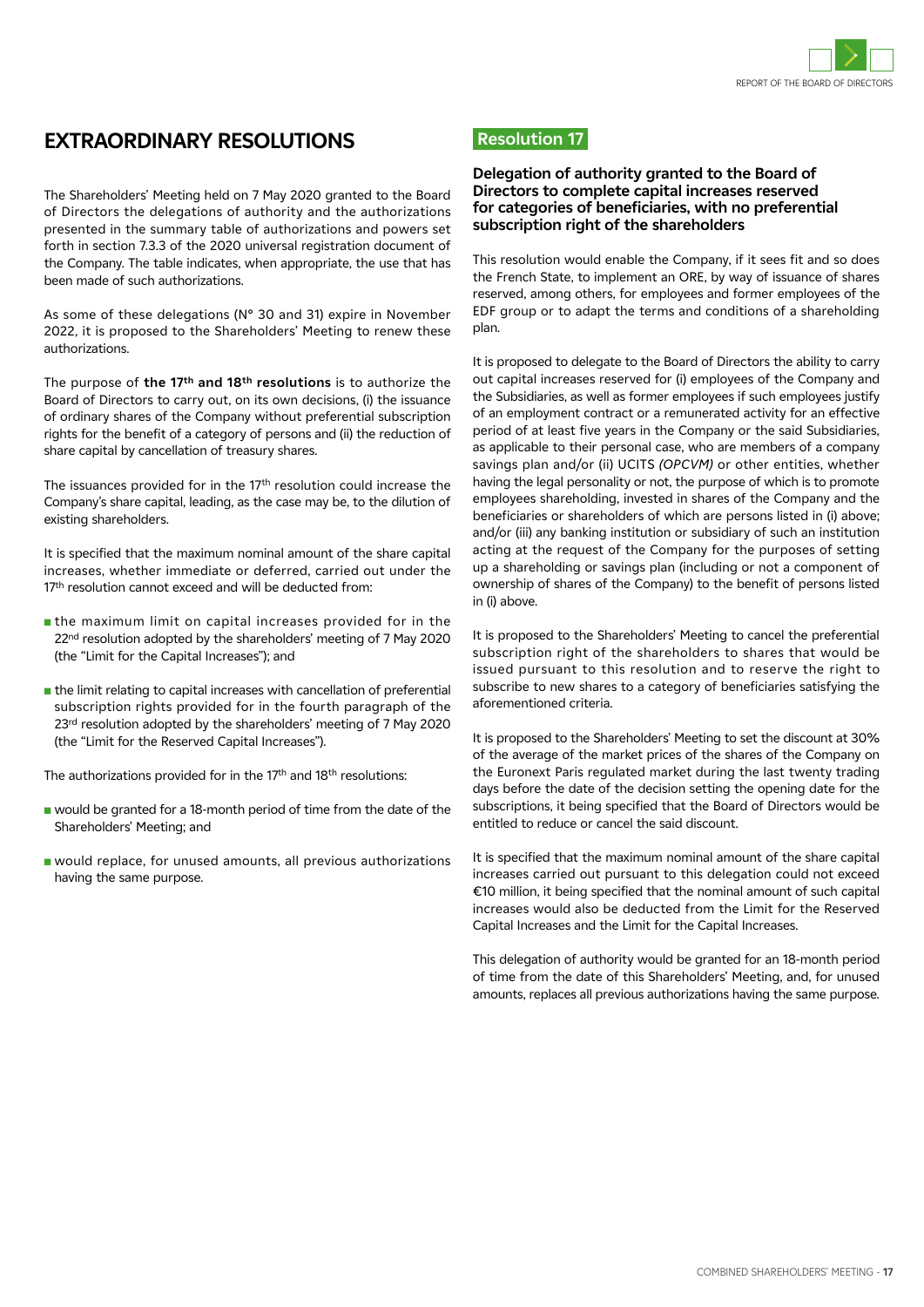

#### **Resolution 18**

#### **Authorization granted to the Board of Directors to reduce the share capital by cancelling treasury shares**

It is proposed to the Shareholders' Meeting to authorize the Board of Directors to cancel, by way of a reduction of the share capital of the Company, all or part of treasury shares acquired as part of the share repurchase program within the limit of 10% of the share capital for each 24-month period. In determining this 10% limit, the Company's share capital would be adjusted to take into account any transactions affecting the share capital after the Shareholders' Meeting.

The Board of Directors would be able to deduct the difference between the repurchase value of the cancelled shares and their nominal value on the issuance premiums and/or on any available reserves account, including the legal reserve which can be reduced up to 10% of the completed share capital reduction.

The Board of Directors would have full powers, with the ability to subdelegate under the conditions provided for by law, to determine the terms and conditions of these transactions, amend the Company's bylaws accordingly and, more generally, take all useful and necessary steps.

This authorization would be granted for an 18-month period of time as from the date of this Shareholders' Meeting, and, for unused amounts, would replace all previous delegations having the same purpose.

## **ORDINARY AND EXTRAORDINARY RESOLUTION**

#### **Resolution 19**

#### **Powers to carry out formalities**

It is proposed to the Shareholders' Meeting to grant all powers to the bearer of an original, a copy or an extract of the minutes of the Shareholders' Meeting to carry out all legal or administrative formalities, as well as any filings and publicity formalities required as a result of the Shareholders' Meeting.

The Board of Directors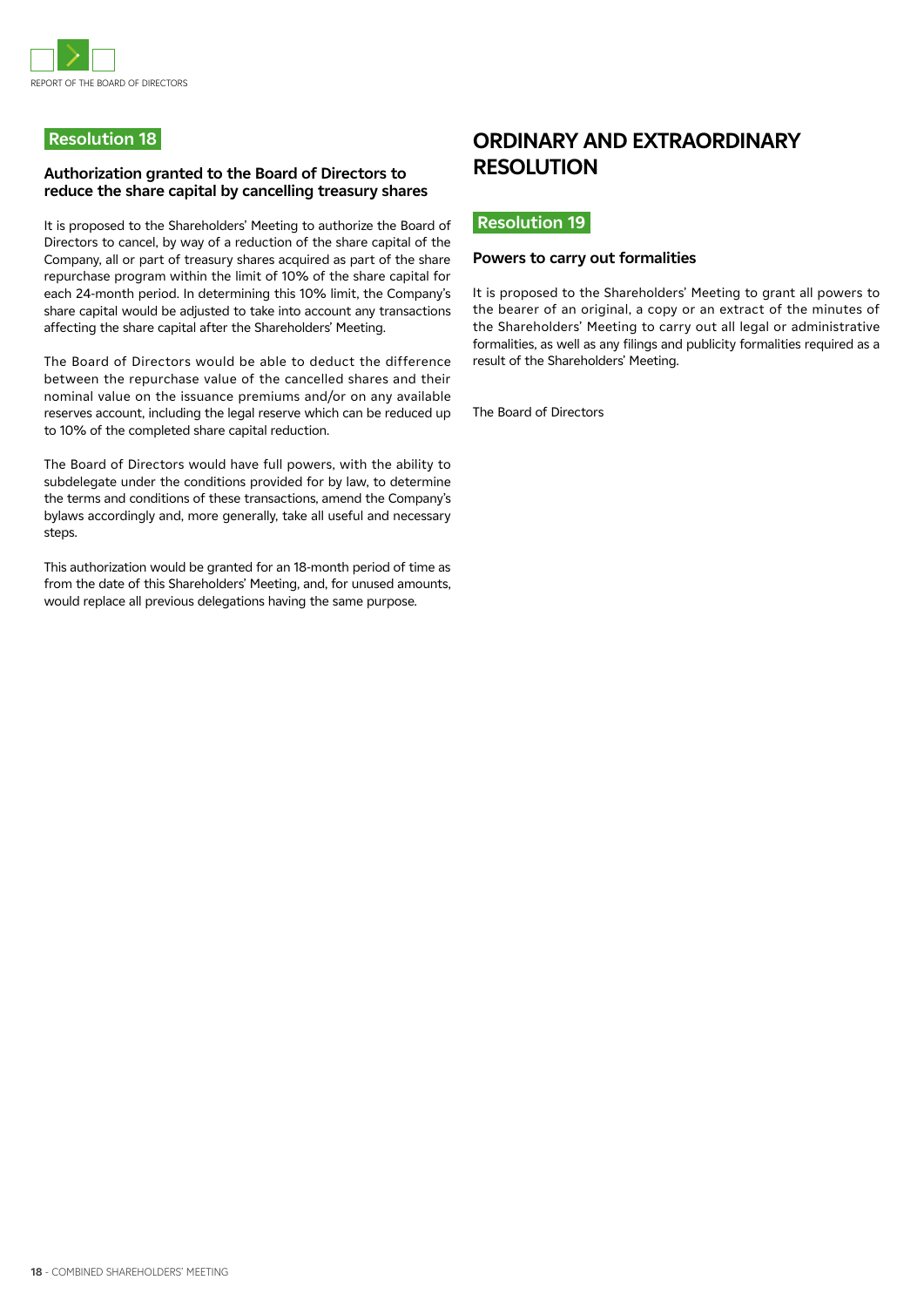

## **DRAFT RESOLUTIONS**

## **ORDINARY RESOLUTIONS**

#### **Resolution 1**

#### **Approval of the annual financial statements for the financial year ended on 31 December 2020**

The Shareholders' Meeting, having reviewed the reports of the Board of Directors as well as the report of the Statutory Auditors on the annual financial statements, approves the annual financial statements for the financial year ended on 31 December 2020, including the balance sheet, the income statement and the appendix, as presented to it, showing a profit of €222,404,590.12. It also approves the transactions reflected in these financial statements or summarized in these reports. Pursuant to Article 223 *quater* of the French Tax Code, the Shareholders' Meeting acknowledges that the overall amount of the expenses and costs referred to in the 4<sup>th</sup> paragraph of Article 39 of the French Tax Code amounts to €2,815,884 for the financial year ended on 31 December 2020 and that the related taxes amount to €901,646 and approves these amounts.

#### **Resolution 2**

#### **Approval of the consolidated financial statements for the financial year ended on 31 December 2020**

The Shareholders' Meeting, having reviewed the reports of the Board of Directors as well as the report of the Statutory Auditors on the consolidated financial statements, approves the consolidated financial statements for the financial year ended on 31 December 2020, including the balance sheet, the consolidated income statement and the appendix, as presented to it. It also approves the transactions reflected in these financial statements or summarized in these reports.

#### **Resolution 3**

#### **Allocation of the net income for the financial year ended on 31 December 2020 and determination of the dividend amount**

The Shareholders' Meeting having reviewed the report of the Board of Directors as well as the report of the Statutory Auditors on the annual financial statements, taking into account the retained earnings showing a credit of €9,121,361,087.51 acknowledges that the distributable profit amounts to €9,343,765,677.63.

Consequently, the Shareholders' Meeting decides, upon proposal of the Board of Directors, to allocate and distribute the profit for the financial year ended on 31 December 2020 as follows:

|                                                                                                                           | (in euros)       |
|---------------------------------------------------------------------------------------------------------------------------|------------------|
| Profit for the financial year ended on<br>31 December 2020                                                                | 222.404.590.12   |
| Retained earnings                                                                                                         | 9.121.361.087.51 |
| Total distributable profit                                                                                                | 9.343.765.677.63 |
| Balance of the dividend to be distributed<br>for the financial year ended on 31 December 2020 <sup>(1)</sup>              | 653.113.289.96   |
| Total amount of the dividend paid<br>for the financial year ended on 31 December 2020<br>(including the loyalty dividend) | 653,113,289,96   |
| Balance of the distributable profit<br>allocated to the "Retained Earnings" account                                       | 8.690,652,387.67 |

*(1) On the basis of the number of shares constituting the share capital on 31 December 2020, i.e. 3,099,923,579 shares, and on the basis of an estimate of 101,397,065 shares conferring entitlement to the loyalty dividend.*

The Shareholders' Meeting decides to set the ordinary dividend for the financial year ended on 31 December 2020 at €0.21 per share conferring entitlement to the ordinary dividend.

In accordance with Article 24 of the bylaws, the shares continuously held in registered form by the same shareholder from 31 December 2018 to the payment date of the dividend for the financial year ended on 31 December 2020 shall benefit from a 10% increase in the amount of the dividend attached to them. The number of shares conferring entitlement to such increase held by a single shareholder cannot exceed 0.5% of the share capital.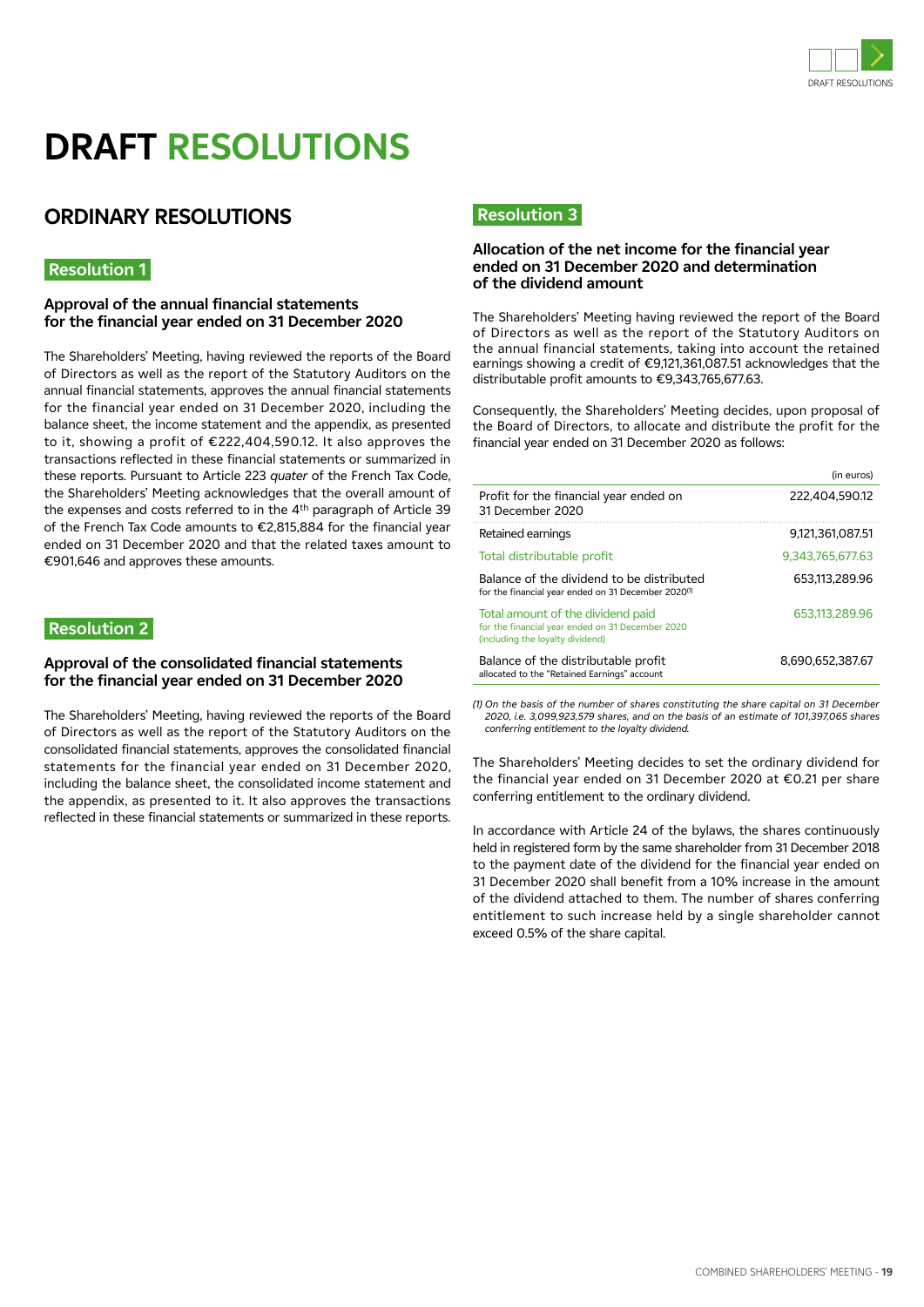

As a result, the Shareholders' Meeting decides to set the loyalty dividend at €0.231 per share conferring entitlement to the loyalty dividend.

The shares that have been held in registered form for at least two years as at 31 December 2020, and that would cease to be held in registered form before the date of payment of the dividend for the financial year ended on 31 December 2020, would not benefit from the loyalty dividend, but only from the ordinary dividend.

The distributable profit corresponding to the difference would be allocated to the "retained earnings" account.

In the event of a change, between 31 December 2020 and the ex-dividend date, in the number of shares of the Company carrying dividend rights, the total amount of the dividend would be adjusted accordingly and the amount allocated to "Retained earnings" would then be determined by the Board of Directors on the basis of the dividend actually paid.

Besides, the shares held by the Company on the date on which the ordinary dividend and the loyalty dividend are paid out, as the case may be, would not benefit from such payments. The corresponding distributable profit would be allocated to the "retained earnings" account.

It is reminded that, on the basis of the current state of law, when a dividend is paid to individuals whose tax residence is located in France, such dividend is subject to a 12.8% fixed withholding tax ("FWT"), or, at the individual's express and irrevocable option, to the income tax at progressive rates. If an individual chooses the income tax at progressive rates, such tax applies to all the revenues, net gains, profits and receivables falling within the scope of the FWT. The dividend is eligible for the tax rebate provided for by Article 158, 3-2° of the French Tax Code, but this tax rebate is now only applicable if the taxpayer has opted for the taxation at progressive rates. The dividend is also subject to a 17.2% social contributions withholding tax.

Besides, the Shareholders' Meeting, having reviewed the report of the Board of Directors, acknowledges that the share capital is fully paid up and decides, pursuant to the provisions of Article L. 232-18 of the French Commercial Code and of Article 25 of the Company's bylaws, to give to each shareholder the possibility to opt for the payment in new shares of the Company of the dividend to be paid for the financial year ended on 31 December 2020.

Each shareholder shall be given the choice between a payment of the dividend in cash or in shares, but such option shall apply to the total amount of the dividend (loyalty or ordinary) to be distributed, to which the shares he or she holds confer entitlement.

In the event that this option is exercised, the new shares, subject to such option, shall be issued at a price equal to 90% of the difference, rounded up to the nearest superior euro cent, between the average of the opening prices of the shares of the Company on the regulated market of Euronext Paris during the twenty trading days preceding the date of the Shareholders' Meeting, and the amount of the dividend to be distributed for the financial year ended on 31 December 2020.

The new ordinary shares allocated in payment shall confer the same rights as the existing shares and carry current dividend rights *(jouissance courante), i.e.* they shall confer the right to any distribution paid out as from the date of their issuance.

The shareholders shall be entitled to exercise such option between 14 May 2021 and 1 June 2021, inclusive. To exercise such option, shareholders shall address their request to the authorized financial intermediaries. However, for shareholders holding shares in pure registered form, the request shall be addressed to the Company's agent (BNP Paribas Securities Services Service OST Nominatif − 9, rue du Débarcadère − 93761 Pantin cedex − France). For shareholders who have not exercised their option by 1 June 2021 at the latest, the dividend (loyalty or ordinary, as applicable) shall be entirely paid in cash.

If the amount of the dividend (loyalty or ordinary, as applicable) in respect of which the option is exercised does not correspond to a whole number of shares, the shareholder shall receive the number of shares rounded down to the nearest inferior whole number, and a balancing payment in cash *(soulte)*.

The Shareholders' Meeting decides to set the ex-date for the (loyalty or ordinary, as applicable) dividends on 12 May 2021 and to set the payment date on 7 June 2021.

For shareholders to whom/which the dividend (loyalty or ordinary, as applicable) shall be paid in cash, the Shareholders' Meeting decides to set the payment date on 7 June 2021.

For shareholders having opted for payment of the dividend (loyalty or ordinary, as applicable) in shares, the shares shall be delivered on the same date, *i.e.* on 7 June 2021.

The Shareholders' Meeting grants full powers to the Board of Directors, with the ability to subdelegate to the Chairman and Chief Executive Officer under the conditions provided for by law, to ensure the effective payment of the dividend (loyalty or ordinary, as applicable) for the financial year ended on 31 December 2020, and in particular:

- $\blacksquare$  to determine the terms and conditions of such payment's application and implementation;
- $\blacksquare$  to carry out all the transactions related to or resulting from the exercise of the option;
- $\blacksquare$  in case of a capital increase, to deduct the costs induced by such capital increase from the related share premium, and to deduct from this amount the amounts necessary to increase the legal reserve up to the tenth of the new share capital, to ascertain the number of new shares issued as a result of this resolution and the completion of the capital increase, and to make any useful or necessary amendments to the bylaws with respect to the share capital and the number of shares composing the share capital ; and, more generally.
- $\blacksquare$  to take all useful or necessary steps.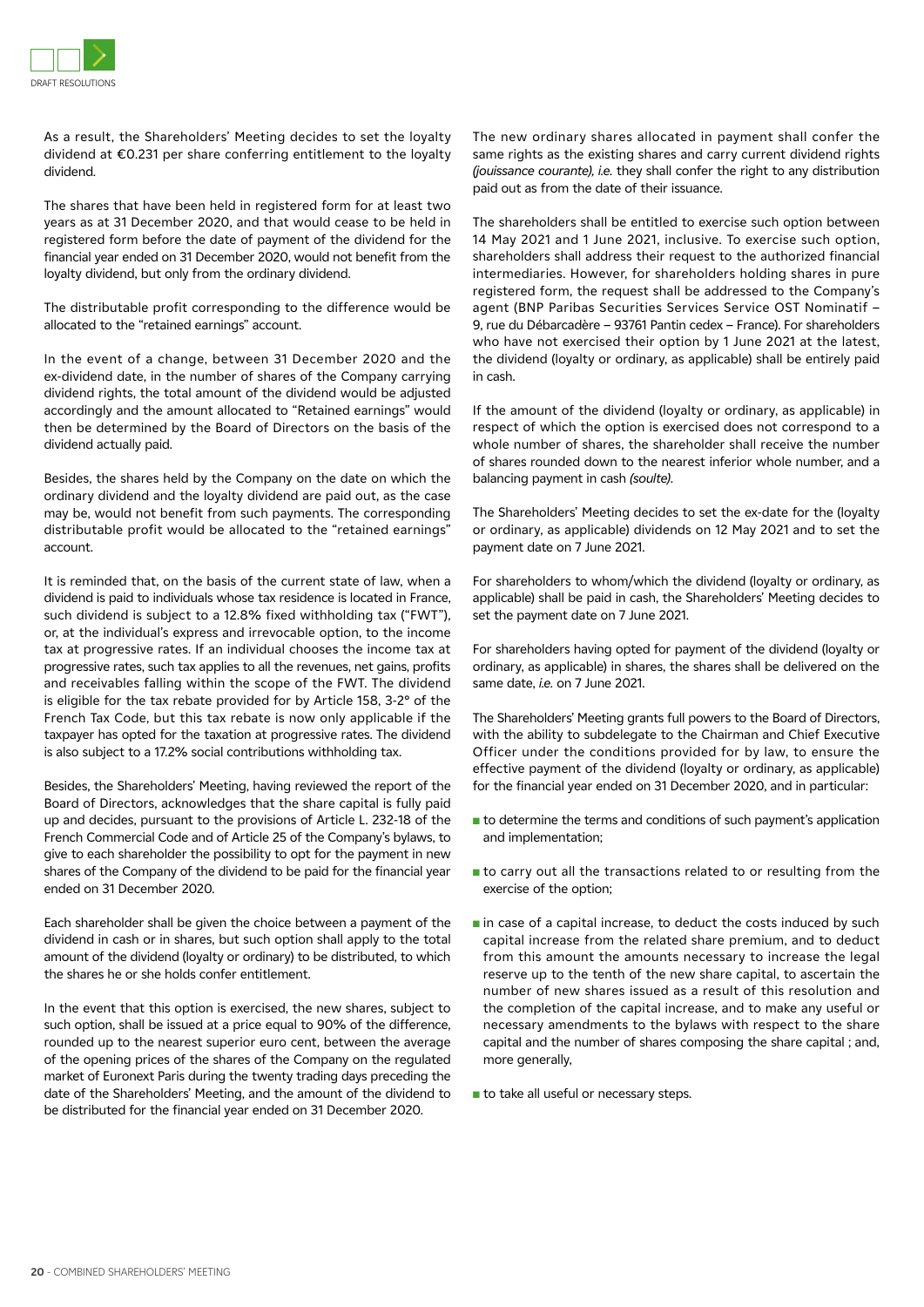

The Shareholders' Meeting acknowledges that the dividends distributed for the last three financial years were as follows:

| <b>FINANCIAL</b><br><b>YEAR</b> | <b>NUMBER</b><br><b>OF SHARES</b> | <b>DIVIDEND</b><br><b>PER SHARE</b><br>(IN EUROS) | <b>TOTAL DISTRIBUTED</b><br>DIVIDEND <sup>(1)</sup><br>(IN EUROS) | <b>PORTION OF THE DIVIDEND</b><br><b>ELIGIBLE FOR</b><br>THE TAX REBATE <sup>(2)</sup> |
|---------------------------------|-----------------------------------|---------------------------------------------------|-------------------------------------------------------------------|----------------------------------------------------------------------------------------|
| 2017                            | 2.927.438.804                     | 0.46(3)                                           | 1.341.187.189.41 <sup>(4)</sup>                                   | 100%                                                                                   |
| 2018                            | 3.010.267.676                     | $0.31^{(5)}$                                      | 933.556.364.41 <sup>(6)</sup>                                     | 100%                                                                                   |
| 2019                            | 3.050.969.626                     | $0.15^{(7)}$                                      | 456.888.323.70(8),                                                | 100%                                                                                   |

*(1) After deduction of the treasury shares.*

*(2) 40% tax rebate under paragraph 3-2° of Article 158 of the French Tax Code.*

*(3) Representing an amount of €0.526 per share conferring entitlement to a loyalty dividend.*

*(4) Including €432,632,648.85 paid on 11 December 2017 for the 2017 interim dividend, composed of €398,440,228.20 paid in new shares, €33,746,467.50 paid in cash, and a balancing*  payment of €445,953.15 in cash. The balance of the 2017 dividend, amounting to €908,554,540.56 paid on 19 June 2018, is composed of €847,339,360.56 paid in new shares, *€60,331,512.63 paid in cash, and a balancing payment of €883,667.37 in cash.*

*(5) Representing an amount of €0.341 per share conferring entitlement to a loyalty dividend.* 

*(6) Including €451,000,397.55 paid on 10 December 2018 for the 2018 interim dividend, entirely in cash. The balance of the 2018 dividend, amounting to €482,555,966.86 paid on 18 June 2019, is composed of €452,021,956.95 paid in new shares and € 30,534,009.91 paid in cash.*

*(7) Cancellation of the bonus dividend for the financial year ending on 31 December, 2019. (8) Amount paid on 17 December 2019 as an interim dividend for 2019, composed of €429,635,913.60 paid in new shares, €27,252,346.20 paid in cash and a balancing payment of €63.90 in cash. The balance of distributable income for the year ended on 31 December 2019 was allocated to "Retained earnings" by the EDF Shareholders' Meeting of 7 May 2020.*

#### **Resolution A**

**Allocation of the net income for the financial year ended on 31 December 2020 and determination of the dividend amount – Resolution proposed by the Supervisory Board of the Employee Shareholding Fund (FCPE) "Actions EDF" reviewed by the EDF's Board of Directors at its meeting held on 8 April 2021 which did not approve it**

Given the debt situation and the negative effects of Covid-19, which generate significant risks to the company's finances, the Shareholders' Meeting decides not to allocate a dividend for the 2020 financial year in order to invest the amount in the interests of all shareholders, in particular by sustainably developing the industrial tool.

#### **Resolution 4**

#### **Payment of interim dividends in shares – Delegation of power granted to the Board of Directors**

In accordance with Article 25 of the Company's bylaws and of Articles L. 232-12, L. 232-13 and L. 232-18 *et seq.* of the French Commercial Code, the Shareholders' Meeting, having reviewed the report of the Board of Directors, authorizes the Board of Directors, should it decide to pay one or more interim dividend in respect of the financial year 2021, to offer to each shareholder, for all or a portion of each interim dividend, a choice between a payment in cash or in shares.

If the shareholders opt for the payment of the interim dividend in shares, the shares so subscribed shall be ordinary shares.

Should the shareholder opt for it, this option shall apply to the total amount of the said interim dividend. These shares shall carry current dividend rights, *i.e.* they shall confer the right to all dividends paid out as from their date of subscription.

The Board of Directors shall set the period of time within which, as from its decision to pay an interim dividend, the shareholders shall be entitled to request the payment of this interim dividend in shares, if such option is offered to them. However, this period of time may not exceed three months.

The issuance price of the new shares shall be equal to the difference between the average of the opening prices of the Company's shares on the regulated market of Euronext Paris during the twenty trading days prior to the decision to pay the interim dividend, and the net amount of the interim dividend so allocated; such difference being reduced, if so decided by the Board of Directors, by a discount of up to 10% of the aforementioned difference, and rounded up to the nearest superior euro cent.

If the amount for which the option is exercised does not correspond to a whole number of shares, the shareholder shall receive the number of shares rounded down to the whole number immediately below, and the balancing amount shall be paid in cash.

Full powers are granted to the Board of Directors, with the ability to subdelegate under the conditions provided for by law, to take all steps required for the payment of interim dividends in shares, should it decide to distribute an interim dividend and to pay such dividend in shares; to ascertain the capital increase resulting therefrom; to amend the bylaws accordingly; and, more generally, to take all useful or necessary steps.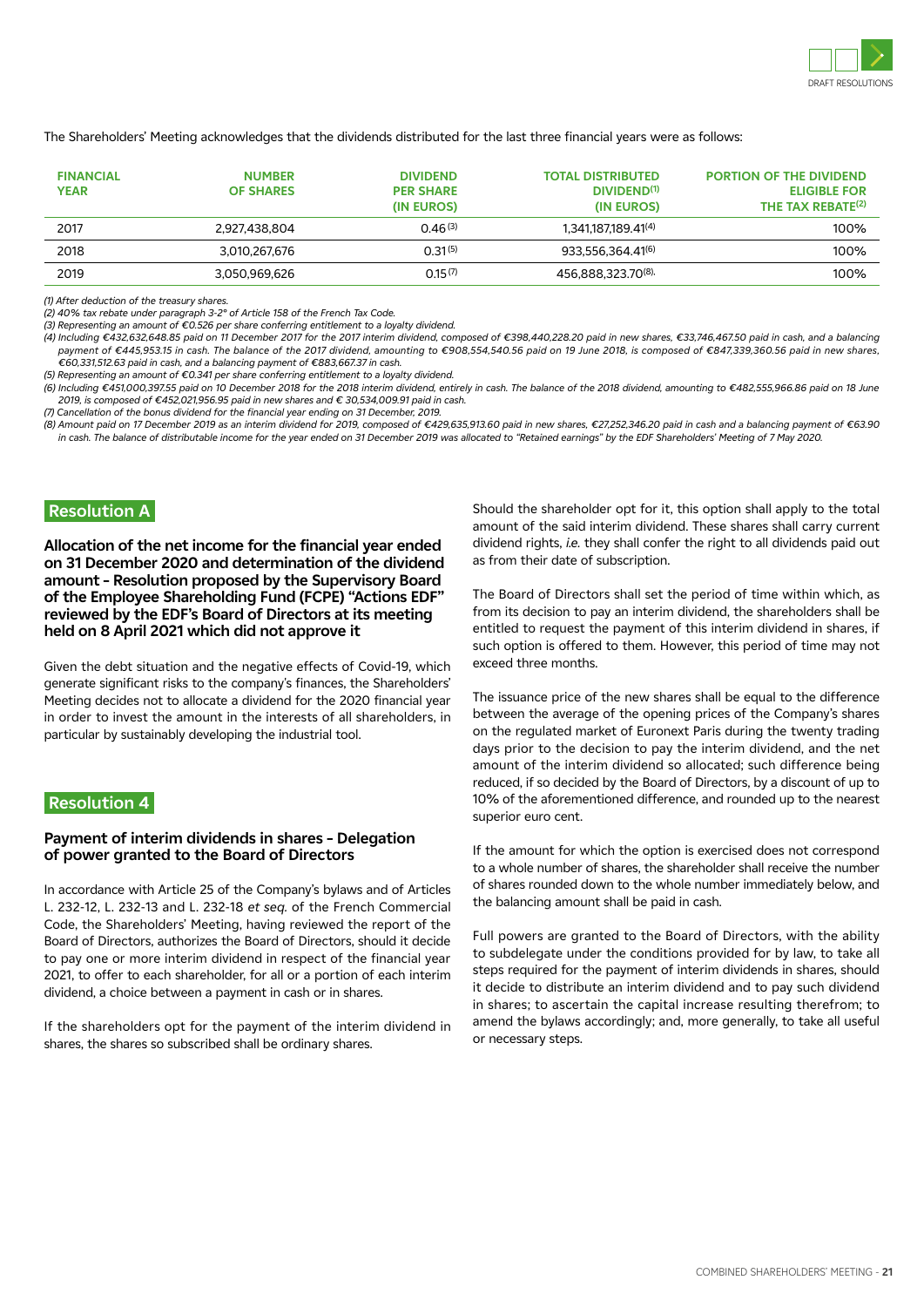

#### **Resolution 5**

#### **Approval of a related-party agreement – Subscription by the French State of green bonds convertible into new shares and/or exchangeable for existing shares ("OCEANEs")**

The Shareholder's Meeting, having reviewed the special report of the Statutory Auditors on related-party agreements governed by Article L. 225-38 of the French Commercial Code and resolving on the basis of such report, approves the following agreement: issuance agreement in connection with the issuance of green bonds convertible into new shares and/or exchangeable for existing shares (OCEANEs) by EDF S.A. which were subscribed for approximately 40% of the amount of the issuance by the French State and the main terms of which were published on the EDF website, in accordance with Article L. 22-10-13 of the French Commercial Code.

#### **Resolution 6**

#### **Approval of the Statutory Auditors' special report on the related-party agreements and commitments**

The Shareholders' Meeting, having reviewed the special report of the Statutory Auditors on the agreements and commitments governed by Articles L. 225-38 *et seq.* of the French Commercial Code and resolving on this report, approves such report and takes note of the information relating to the agreements and commitments entered into or undertaken during previous financial years and the performance of which was continued during the latest financial year, as mentioned in such report.

#### **Resolution 7**

**Approval of the fixed, variable and exceptional compensation components composing the total remuneration and the benefits of any kind paid or granted to Mr. Jean-Bernard Lévy, Chairman and Chief Executive Officer of the Company, for the financial year ended on 31 December 2020 – ex post vote**

The Shareholders' Meeting, in accordance with the provisions of Article L. 22-10-34 of the French Commercial Code, having reviewed the Corporate Governance report including the information required by Article L. 22-10-9 of the French Commercial Code, approves the fixed, variable, and exceptional compensation components composing the total remuneration and the benefits of any kind paid to or granted to Mr. Jean-Bernard Lévy, Chairman and Chief Executive Officer of the Company, in respect of the financial year ended on 31 December 2020, set forth in section 4.6 of the 2020 universal registration document.

#### **Resolution 8**

#### **Approval of the information relating to the corporate officers – ex post vote**

The Shareholders' Meeting, resolving under the quorum and majority conditions required for ordinary general meetings, having reviewed the Corporate Governance report incorporating the information required by Article L. 22-10-9 of the French Commercial Code, as set forth in section 4.6 to the 2020 universal registration document, approves this information in accordance with the provisions of Article L. 22-10-34 of the French Commercial Code.

#### **Resolution 9**

#### **Approval of the compensation policy applicable to the Chairman and Chief Executive Officer of the Company for the financial year ended on 31 December 2021 – ex ante vote**

The Shareholders' Meeting, resolving pursuant to the provisions of Article L. 22-10-8 of the French Commercial Code, having reviewed the report of the Board of Directors as well as the information included in the Corporate Governance report provided for in the last paragraph of Article L. 225-37 of the French Commercial Code describing the compensation policy applicable to the corporate officers of the Company, approves the components of the compensation policy applicable to the Chairman and Chief Executive Officer of the Company for the financial year 2021, set forth in section 4.6 of the 2020 universal registration document.

#### **Resolution 10**

#### **Approval of the compensation policy applicable to the Board of Directors for the financial year ended on 31 December 2021 – ex ante vote**

The Shareholders' Meeting, resolving pursuant to the provisions of Article L. 22-10-8 of the French Commercial Code, having reviewed the report of the Board of Directors as well as the information included in the Corporate Governance report provided for in the last paragraph of Article L. 225-37 of the French Commercial Code describing the compensation policy applicable to the corporate officers of the Company, approves the compensation policy applicable to the Directors of the Company for the financial year 2021, set forth in section 4.6 of the 2020 universal registration document.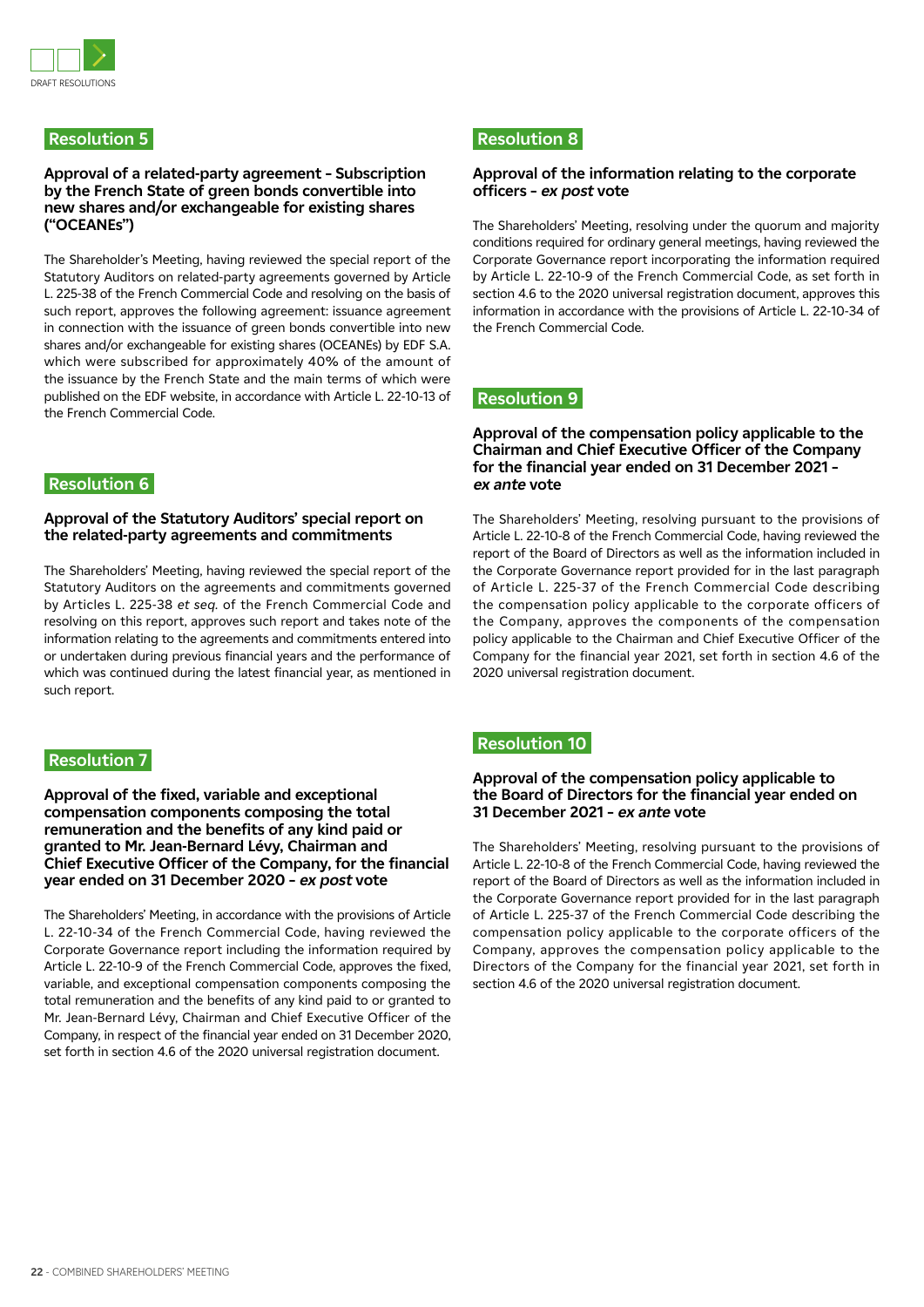

#### **Resolution 11**

#### **Fixed annual compensation allocated to the Board of Directors**

The Shareholders' Meeting, having reviewed the report of the Board of Directors, resolves to set the amount of the fixed annual compensation allocated to Board members, pursuant to Article L. 22-10-14 of the French Commercial Code, to €440,000 for the financial year 2021.

#### **Resolution 12**

#### **Renewal of the term of office of a Director**

The Shareholders' Meeting, having reviewed the report of the Board of Directors, decides to renew Ms. Marie-Christine Lepetit's term of office as a Director for a period of four years, ending at the Shareholders' Meeting convened to approve the financial statements for the financial year ending on 31 December 2024.

#### **Resolution 13**

#### **Renewal of the term of office of a Director**

The Shareholders' Meeting, having reviewed the report of the Board of Directors, decides to renew Ms. Colette Lewiner's term of office as a Director for a period of four years, ending at the Shareholders' Meeting convened to approve the financial statements for the financial year ending on 31 December 2024.

#### **Resolution 14**

#### **Renewal of the term of office of a Director**

The Shareholders' Meeting, having reviewed the report of the Board of Directors, decides to renew Ms. Michèle Rousseau's term of office as a Director for a period of four years, ending at the Shareholders' Meeting convened to approve the financial statements for the financial year ending on 31 December 2024.

#### **Resolution 15**

#### **Renewal of the term of office of a Director**

The Shareholders' Meeting, having reviewed the report of the Board of Directors, decides to renew Mr. François Delattre's term of office as a Director for a period of four years, ending at the Shareholders' Meeting convened to approve the financial statements for the financial year ending on 31 December 2024.

#### **Resolution 16**

#### **Authorization granted to the Board of Directors to carry out transactions on the Company's shares**

The Shareholders' Meeting, in accordance with, the provisions of Articles L. 22-10-62 *et seq.* of the French Commercial Code, with Articles 241-1 *et seq.* of the General Current Regulation of the Financial Markets Authority and with the applicable provisions of Regulation (EU) No. 596/2014 dated 16 April 2014 on market abuse, having reviewed the report of the Board of Directors, authorizes the Board of Directors, with the ability to subdelegate under the conditions provided for by law, to purchase shares of the Company with a view to:

- $\blacksquare$  reducing the Company's share capital by cancelling all or part of the purchased shares, subject to the approval of the 18<sup>th</sup> resolution by this Shareholders' Meeting;
- allocating shares to employees and former employees of the EDF group, especially under any share purchase plan or free share allocation plan to the benefit of current or former employees under the conditions provided for by law, in particular by Articles L. 22-10-59 *et seq*. of the French Commercial Code and Articles L. 3332-18 *et seq.* of the French Labor Code (including any sale of shares covered by the aforementioned articles of the French Labor Code) or under any offering reserved for employees under the conditions provided for by law, in particular by Article 31-2 of Ordinance No. 2014-948 of 20 August 2014, as amended;
- delivering shares upon exercise of rights attached to securities issued by the Company or one of its subsidiaries, giving access to the Company's share capital by reimbursement, conversion, exchange, submission of a warrant or by any other means, immediately or in the future; as well as carrying out all hedging transactions with respect to the obligations of the Company or the relevant subsidiary, as applicable, in connection with such securities;
- $\blacksquare$  ensuring the liquidity of the EDF shares by an investment service provider through a liquidity agreement pursuant to the accepted market practice established by the French financial market authority *(Autorité des marchés financiers)* in its Decision No. 2018-01 dated 2 July 2018;
- delivering shares upon exercise of rights attached to options issued by the Company or one of its subsidiaries, giving access upon exercise, immediately or in the future, to the Company's share capital; as well as carrying out all hedging transactions with respect to the obligations of the Company or the relevant subsidiary, as applicable, in connection with such options;
- n holding shares for their subsequent delivery as a means of exchange or payment in the context of any external growth transaction, contribution, merger or demerger, as the case may be; or, more generally,
- $\blacksquare$  implementing any market practice that would be allowed by the French financial market authority and, more generally, carrying out any other transactions in compliance with applicable regulations.

Purchases of the Company's shares may concern a number of shares such that:

n the number of shares acquired by the Company during the share repurchase program (i) shall not exceed 10% of the shares composing the share capital, it being specified that when shares are bought back to ensure the liquidity of the EDF shares under the terms and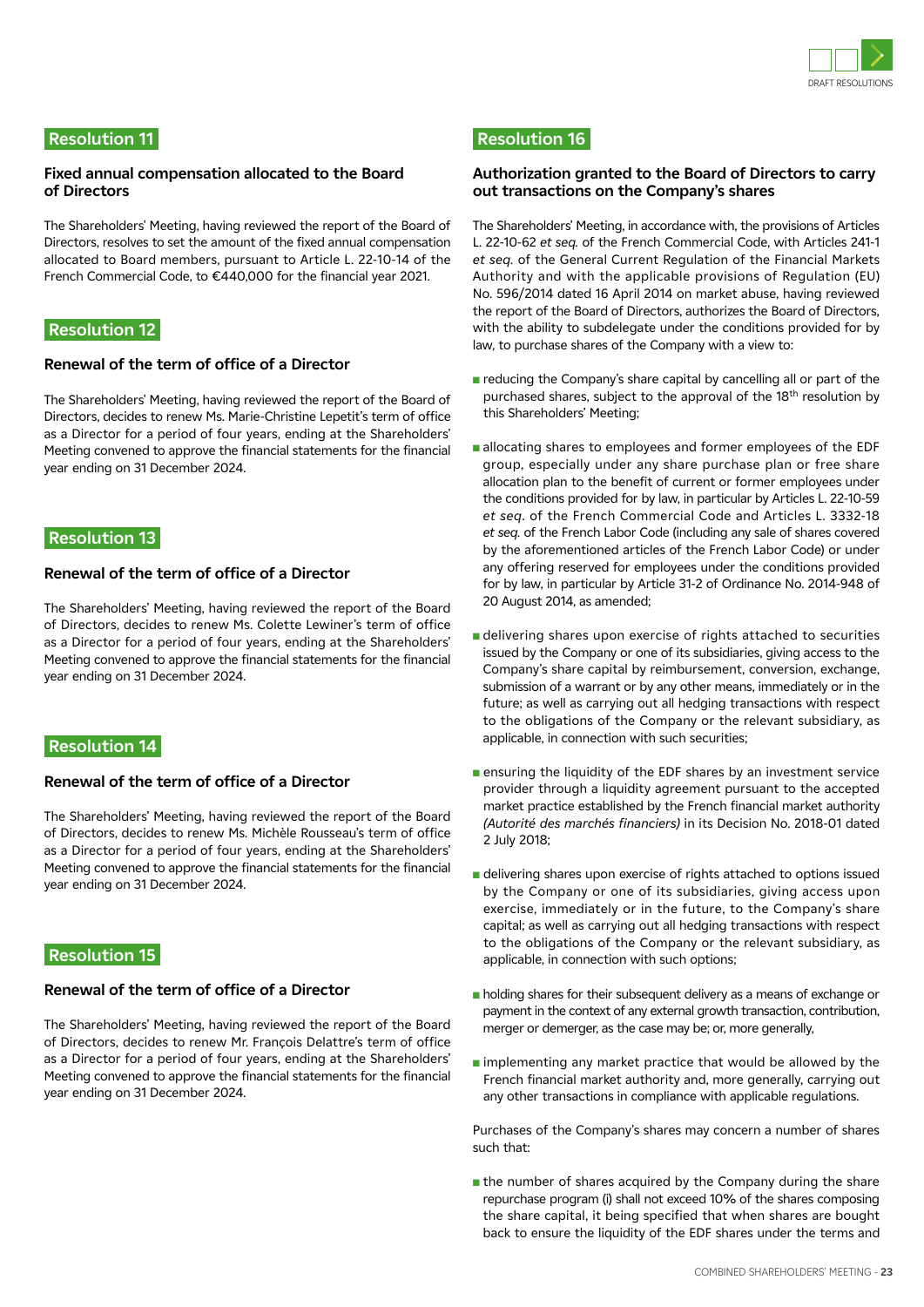

conditions defined above, the number of shares taken into account for the calculation of this 10% limit is the number of shares purchased net of the number of shares sold back during the term of this authorization, and (ii) shall not exceed 5% in the case of shares acquired by the Company with a view to delivering them in the context of a merger, demerger or contribution; and

 $\blacksquare$  the number of shares the Company may hold directly or indirectly at any time shall not exceed 10% of the shares composing the Company's share capital at the relevant date.

For the purposes of applying these percentages, the number of shares shall be adjusted to take into account any transactions affecting the share capital after this Shareholders' Meeting.

Acquisitions or transfers of these shares may be carried out, through one or several transactions, by all means, including on the market or over-the-counter, including through the acquisition or sale of blocks, the use of derivative financial instruments or warrants or securities giving access to the share capital of the Company, or by implementing option strategies, at such times as the Board of Directors or the person acting upon delegation of the Board of Directors shall determine, excluding periods of public offers for the share capital of the Company.

The maximum amount of funds dedicated to the execution of this share repurchase program shall be €2 billion. The purchase price shall not exceed €20 per share (excluding the acquisition costs), or the corresponding value in any other currency at the same date. It is specified that the Board of Directors may adjust this maximum purchase price in the event of a capitalization of premiums, reserves or profits resulting in either an increase in the nominal value of shares or in the issuance and allocation of free shares; and in the event of a share split or a consolidation *(regroupement)* of shares, or of any other transactions affecting equity; in order to take into account the impact of these transactions on share value.

The Shareholders' Meeting grants full powers to the Board of Directors, with the ability to subdelegate, under the conditions provided for by law, to implement this authorization, to specify its terms, if necessary, and to determine its conditions, and in particular to place all orders in the stock exchange or off-market, allocate or reallocate the shares acquired to the various objectives pursued under the applicable legal and regulatory conditions, complete all formalities, and, in general, take all useful and necessary steps.

The Board of Directors must inform the Shareholders' Meeting each year of the transactions completed pursuant to this resolution.

This authorization is granted for an 18-month period of time as from the date of this Shareholders' Meeting, and, for unused amounts, replaces all previous delegations having the same purpose.

### **EXTRAORDINARY RESOLUTIONS**

#### **Resolution 17**

#### **Delegation of authority granted to the Board of Directors to complete capital increases reserved for categories of beneficiaries, with no preferential subscription right of the shareholders**

The Shareholders' Meeting, resolving pursuant to the provisions of Articles L. 225-129 *et seq.* of the French Commercial Code, in particular L. 225-129-2 and L. 225-138, having reviewed the report of the Board of Directors and the Statutory Auditors' report, delegates to the Board of Directors its authority to complete increases of the Company's share capital, on one or several occasions, by way of the issuance of ordinary shares of the Company reserved for the categories of beneficiaries defined below.

The Shareholders' Meeting decides to remove the preferential subscription right of the shareholders in respect of the shares to be issued pursuant to this resolution and to reserve the right to subscribe for these shares to the categories of beneficiaries having the following characteristics:

- (i) employees of the Company, employees of subsidiaries in which the Company holds, directly or indirectly, the majority of the share capital, as well as former employees if such employees justify of an employment contract or a remunerated activity for an effective period of at least five years in the Company or its subsidiaries, which are members of a company savings plan; and/or
- (ii) UCITS *(OPCVM)* or other entities, whether having the legal personality or not, the purpose of which is to promote employees shareholding, invested in shares of the Company and the beneficiaries or shareholders of which are persons listed in (i) above; and/or
- (iii) any banking institution or subsidiary of such an institution acting at the request of the Company for the purposes of setting up a shareholding or savings plan (including or not a component of ownership of shares of the Company) to the benefit of persons listed in (i) above.

The maximum nominal amount of the share capital increases carried out pursuant to this delegation, immediately or in the future, shall not exceed €10 million.

It is specified that:

(i) the overall nominal amount of all the share capital increases carried out, immediately or in the future, pursuant to this resolution shall not exceed, and shall be included within, (i) the limit relating to capital increases with no preferential subscription right of the shareholders provided for in the fourth paragraph of the 22<sup>rd</sup> resolution adopted by the Shareholders' Meeting of 7 May 2020 and, (ii) the limit relating to capital increases set in the 21st resolution adopted by the Shareholders' Meeting of 7 May 2020; and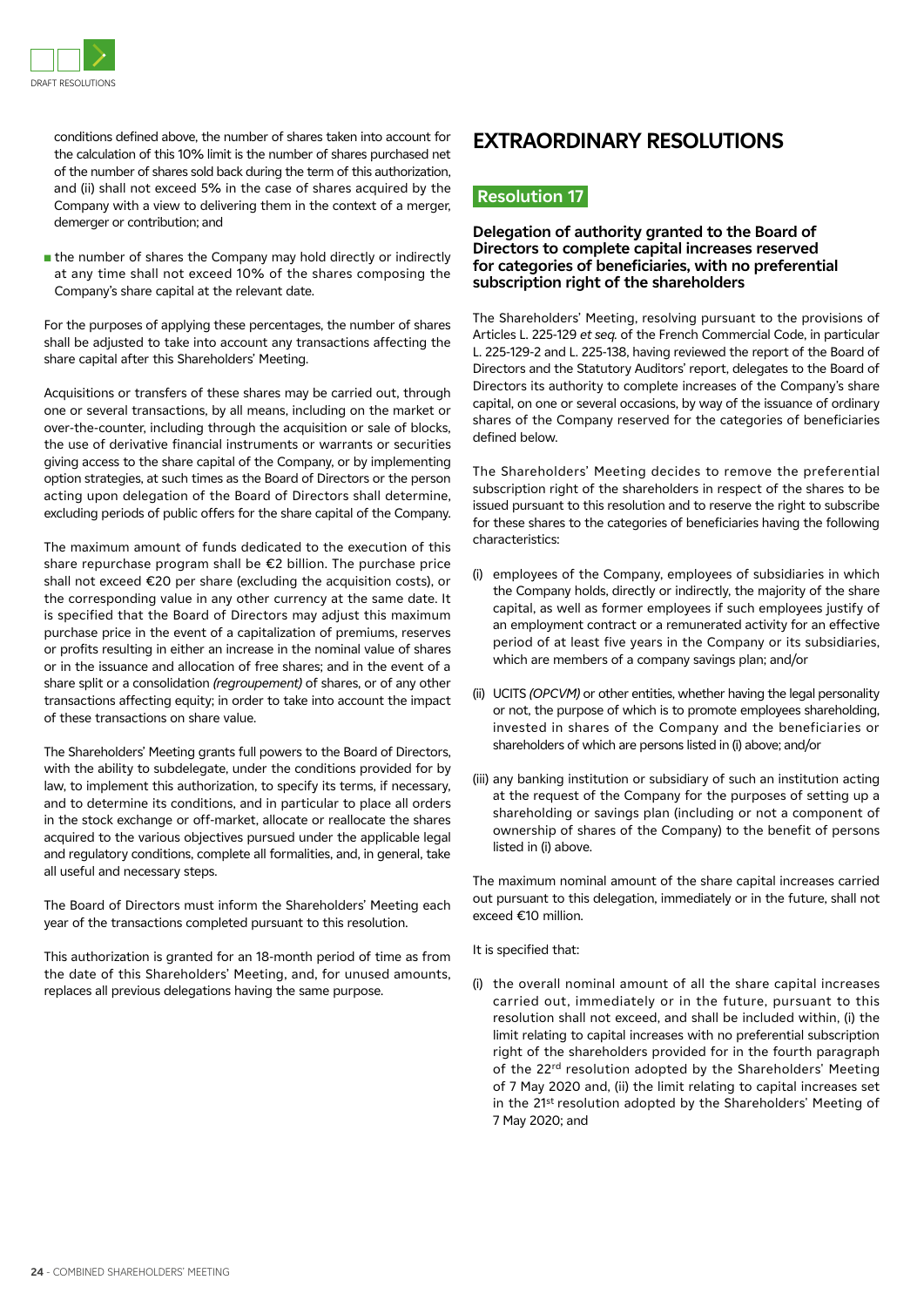

(ii) the abovementioned limits do not take into account shares of the Company to be issued, as the case may be, in respect of adjustments completed to preserve the rights of the holders of securities giving access to the share capital of the Company.

The Shareholders' Meeting sets the discount at 30% of the average of the opening prices of the shares of the Company on the Euronext Paris regulated market during the last twenty trading days before the date of the decision setting the opening date for the subscriptions. However, the Shareholders' Meeting expressly authorizes the Board of Directors to reduce or cancel the abovementioned discount, as it may see fit.

The Board of Directors shall have all powers, with the ability to subdelegate, under the conditions provided for by the law, to implement this resolution, including, without limitation, in order to: define the scope, terms and conditions of the transactions carried out pursuant to this resolution; determine among the aforementioned categories the list of beneficiaries of each issuance and the number of securities to be issued to the benefit of each of them; set the number, the subscription date and price of the shares to be issued pursuant to this resolution, their dividend entitlement date, which may be retroactive, and the terms and conditions of the payment of the subscription price; grant extensions for the payment of the subscription price of the shares; take all appropriate actions to complete the capital increases; carry out all formalities resulting from the latter; deduct the costs of the capital increase from the amount of the related premiums and deduct from this amount the sums necessary to increase the legal reserve up to the tenth of the new share capital; and, more generally, take all useful steps, enter any agreement, request any authorization, carry out all formalities and do whatever is necessary to ensure the successful completion of the contemplated issuances, and in particular, acknowledge the capital increase(s) resulting, immediately or in the future, from any issuance carried out pursuant to this delegation, amend the bylaws accordingly and apply for admission to trading of the securities issued pursuant to this resolution in any place it wishes.

The delegation granted to the Board of Directors under this resolution is valid for an 18-month period of time from the date of this Shareholders' Meeting, and, for unused amounts, replaces all previous authorizations having the same purpose.

#### **Resolution 18**

#### **Authorization granted to the Board of Directors to reduce the share capital by cancelling treasury shares**

The Shareholders' Meeting, resolving pursuant to the provisions of Articles L. 22-10-62 *et seq.* of the French Commercial Code, having reviewed the report of the Board of Directors and the Statutory Auditors' report:

authorizes the Board of Directors to reduce the share capital by the cancelation of all or part of the treasury shares as it may decide, within the limit of 10% of the share capital per 24-month period, it being reminded that this 10% limit applies to an amount of the Company capital which shall be, as applicable, adjusted to take into account the transactions having an impact on the share capital after this Shareholders' Meeting;

- authorizes the Board of Directors to deduct the difference between the repurchase value of the canceled shares and their nominal value on the issuance premiums and/or on any available reserves account, including the legal reserve which can be reduced within the limit of 10% of the completed share capital reduction;
- $\blacksquare$  in that respect, grants all powers to the Board of Directors, with the ability to subdelegate under the conditions provided for by law, to determine the terms and conditions, amend the Company's bylaws accordingly and, more generally, do whatever is necessary.

The authorization granted to the Board of Directors under this resolution is valid for an 18-month period of time from the date of this Shareholders' Meeting, and, for unused amounts, replaces all previous authorizations having the same purpose.

## **ORDINARY AND EXTRAORDINARY RESOLUTION**

#### **Resolution 19**

#### **Powers to carry out formalities**

The Shareholders' Meeting grants all powers to the bearer of an original, a copy or an extract of the minutes of this Shareholders' Meeting to carry out all legal or administrative formalities, any filings and publicity formalities required as a result of the Shareholders' Meeting.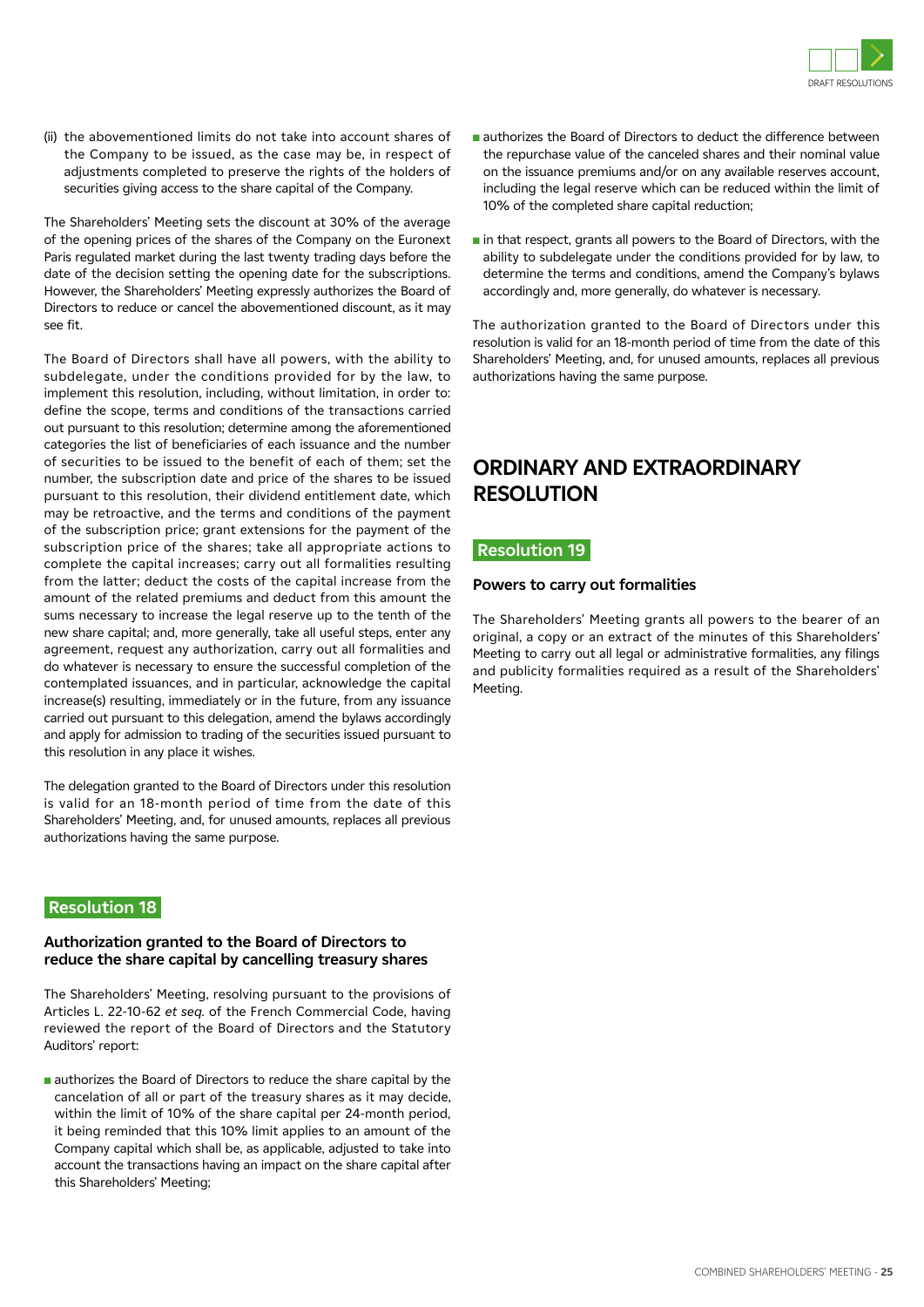

## **HOW TO ATTEND THE SHAREHOLDERS' MEETING**

Every shareholder, whatever the number of shares they own and their conditions of ownership (registered or bearer shares), can attend the Shareholders' Meeting. To exercise this right, the shares must be recorded in the name of the shareholder on the second trading day before the Shareholders' Meeting, *i.e.* **Tuesday 4 May 2021 at 0:00 am** (Paris time).

It should be noted, however, that in the context of the current health crisis, the possibility of physically attending the Meeting will not be offered to shareholders.

#### **Provide evidence of your status of shareholder**

## **IF YOUR SHARES ARE REGISTERED SHARES**

Your shares must be recorded on the register (issuer-managed or bank-managed) no later than two trading days before the date of the Shareholders' Meeting at 0:00 am (Paris time), *i.e.* Tuesday 4 May 2021 at 0:00 am.

### **IF YOUR SHARES ARE BEARER SHARES**

You must be a shareholder on the second trading day before the Shareholders' Meeting at 0:00 am (Paris time), *i.e.* Tuesday 4 May 2021 at 0:00 am.

#### **Options for participating in the meeting**

Whether you are holder of registered or bearer shares, you have **three possibilities** to exercise your rights as shareholder:

- Vote remotely by internet
- Give a proxy to the Chairman of the Shareholders' Meeting
- Give a proxy to any other person

**Given that the Shareholders' Meeting will be held behind closed doors, it is not possible to physically attend the Meeting.**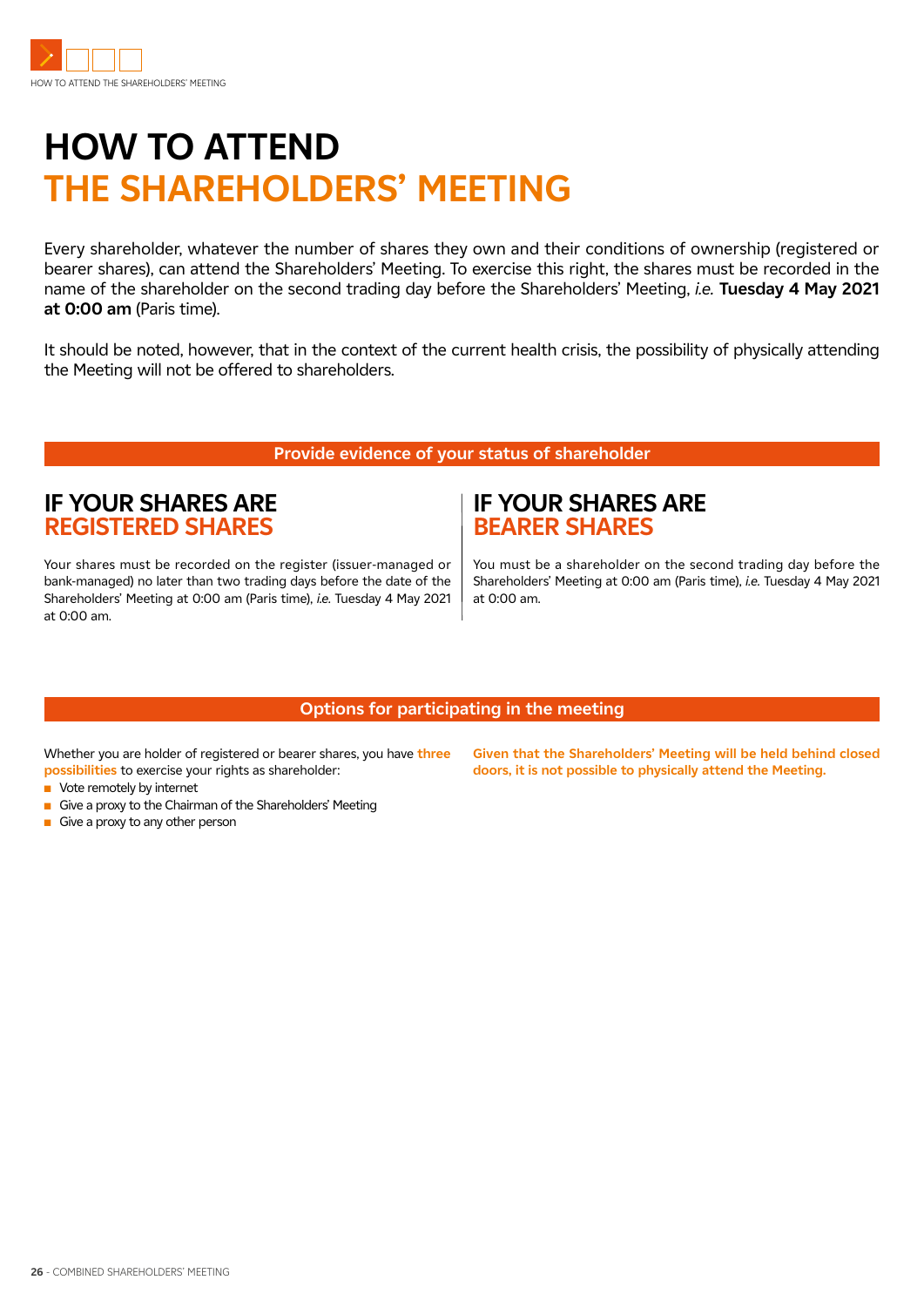

## **EXERCISING YOUR RIGHTS BY INTERNET**

You may exercise your rights via the internet until the day before the Shareholders' Meeting, *i.e.* **Wednesday 5 May 2021 at 3:00 pm** (Paris time).

### **FOR YOUR ISSUER-MANAGED REGISTERED SHARES**

- Log onto the Planetshares website (https://planetshares. **bnpparibas.com)** using the ID number and password that you normally use to view your account.
- Click the "Take part in the vote" icon and follow the instructions: you will be directed to VOTACCESS to vote or give a proxy.

### **FOR YOUR BANK-MANAGED REGISTERED SHARES**

■ On your printed voting form enclosed with the present convening brochure, you will find your ID in the top right-hand. It will enable you to access the Planetshares website **(https://planetshares. bnpparibas.com)**.

 If you do not have - or no longer have - your password for Planetshares, click the top right-hand on the "Forgotten or not received password" icon and follow the instructions.

■ With the ID and password, click the "Take part in the vote" icon and follow the instructions. You will be directed to VOTACCESS to vote or give a proxy.

## **FOR YOUR BEARER SHARES**

■ If your financial intermediary offers you the VOTACCESS service: Log onto the "stock market" portal of your financial intermediary and follow the instructions in order to vote or give a proxy.

#### **THE SECURE VOTING PLATFORM VOTACCESS**

Communications are encrypted to ensure voting confidentiality.

- The platform is available from **Monday 12 April 2021** until **Wednesday 5 May 2021** at 3:00 pm (Paris time).
	- To avoid any congestion, it is recommended not to wait until the last day to use VOTACCESS.

**If you use VOTACCESS, you must not use the postal voting form.**

### **OPT FOR THE E-CONVOCATION OFFERED BY EDF**





**Log in PLANETSHARES and subscribe now to receive your electronic invitation to the next Shareholders' Meeting!**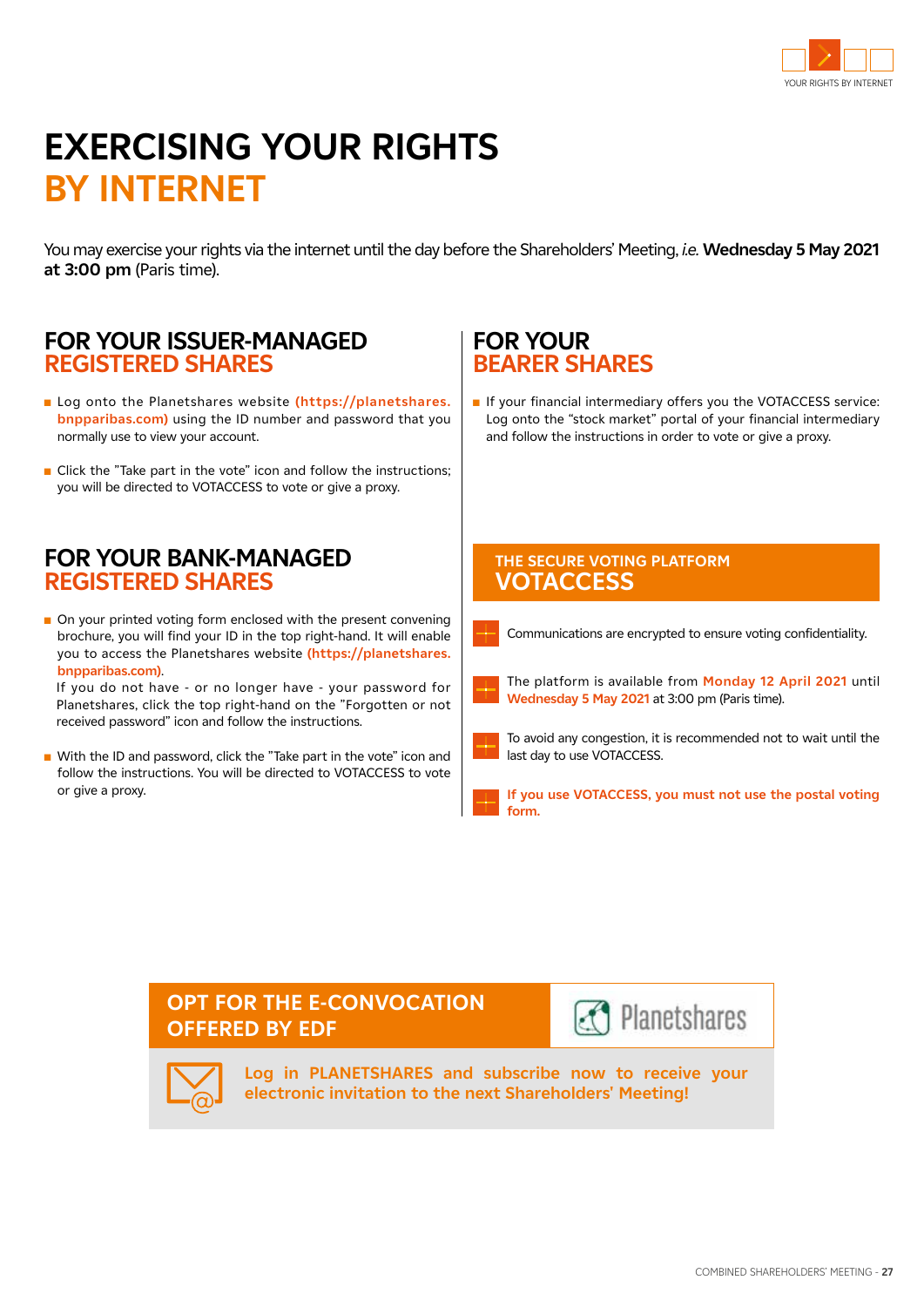

## **EXERCISING YOUR RIGHTS BY POST**

**How to fill in the form?**

### **YOU ARE A REGISTERED SHAREHOLDER (issuer or bank-managed)**

Fill in, date and sign the enclosed form. Return it to BNP Paribas Securities Services using the post-paid "T" envelope provided.

## **YOU ARE A HOLDER OF BEARER SHARES**

Ask your financial intermediary to send you the postal voting form. It must be filled in, dated, signed and returned to your financial intermediary, who will be responsible for sending it to BNP Paribas Securities Services and will enclose a certificate of holding with it.



**no later than Monday 3 May 2021**.

**make sure to date and sign** the form.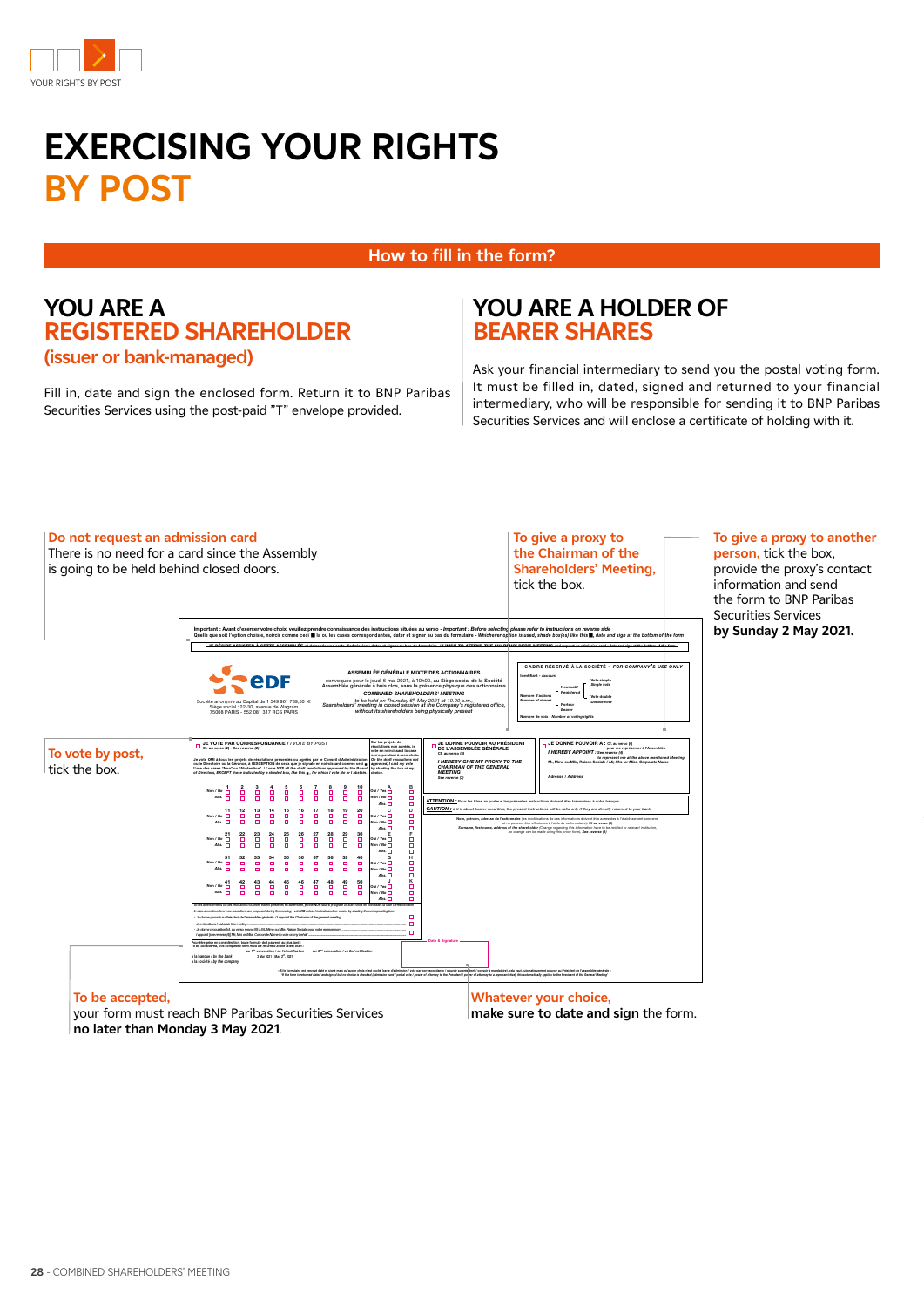

## **REQUESTING INFORMATION**

#### **ASKING QUESTIONS**

Each shareholder can send to the Board of Directors the written questions of their choice. The Board of Directors will reply during the Shareholders' Meeting or, in accordance with Article L. 225-108 of the French Commercial Code, the reply will be considered as having been given as soon as it appears on the Company's website in the section devoted to questions and answers, to be viewed at the address **www.edf.fr/agm**

Questions must be sent by registered letter with request for acknowledgement of receipt to the following address: EDF (Assemblée générale), 22-30 avenue de Wagram, 75382 Paris Cedex 08, France, or by e-mail to the following address **questions@edf.fr**, at the latest on the 2<sup>nd</sup> working day before the date of the Shareholders' Meeting, *i.e.* Tuesday 4 May 2021.

In accordance with Article R. 225-84 of the French Commercial Code, in order to be accepted, it is essential that these questions be accompanied by a certificate of registration, either in the registered securities registers held by the Company, or in the registers of bearer securities held by an intermediary mentioned in Article L. 211-3 of the French Monetary and Financial Code.

Due to the fact that the Shareholders' Meeting will be held behind closed doors under the exceptional circumstances of the health crisis, shareholders are reminded that they may not amend the draft resolutions during the meeting, as the Shareholders' Meeting is being held without their physical presence.

On the day of the Shareholders' Meeting, the shareholders will be given the opportunity to ask questions in writing on the platform **www.edf.fr/agm-2021**. They will be answered within the allotted time.

#### **REQUESTING DOCUMENTS RELATING TO THE SHAREHOLDERS' MEETING**



**To do your part for the environment** opt for the consultation or the download of documents on the internet website **www.edf.fr/agm**

Documents are available for consulting and downloading 21 days prior to the Shareholders' Meeting, *i.e.* Thursday 15 April 2021 on our website **www.edf.fr/agm**

However, if you wish to receive hard copies of these documents by postal mail, please return the form below completed and signed to:

BNP Paribas Securities Services CTO Assemblées générales Grands Moulins de Pantin 9 rue du Débarcadère 93761 Pantin Cedex France

✁

#### **Shareholders' meeting of 6 May 2021**

| Hereby request the documents and information specified in Article R. 225-83 of the French Commercial Code relating to the<br>Shareholders' Meeting convened on the Thursday 6 May 2021 |           |         |
|----------------------------------------------------------------------------------------------------------------------------------------------------------------------------------------|-----------|---------|
| □ By e-mail at the following address:  □ By e-mail at the above above above above above above above above above                                                                        |           | address |
|                                                                                                                                                                                        | Signature |         |

Note: we would also like to inform you that, in pursuance of Article R. 225-88 of the French Commercial Code, registered shareholders may, via simple request, ask the Company to send them the documents and information specified in Articles R. 225-81 and R. 225-83 on the occasion of each subsequent Shareholders' Meeting. This request should be addressed to BNP Paribas Securities Services - CTO Assemblées générales - Grands Moulins de Pantin - 9 rue du Débarcadère - 93761 Pantin Cedex - France.

1. For legal entities: please mention the exact corporate name. 2. Precise details of the bank or the financial intermediary which manages your securities account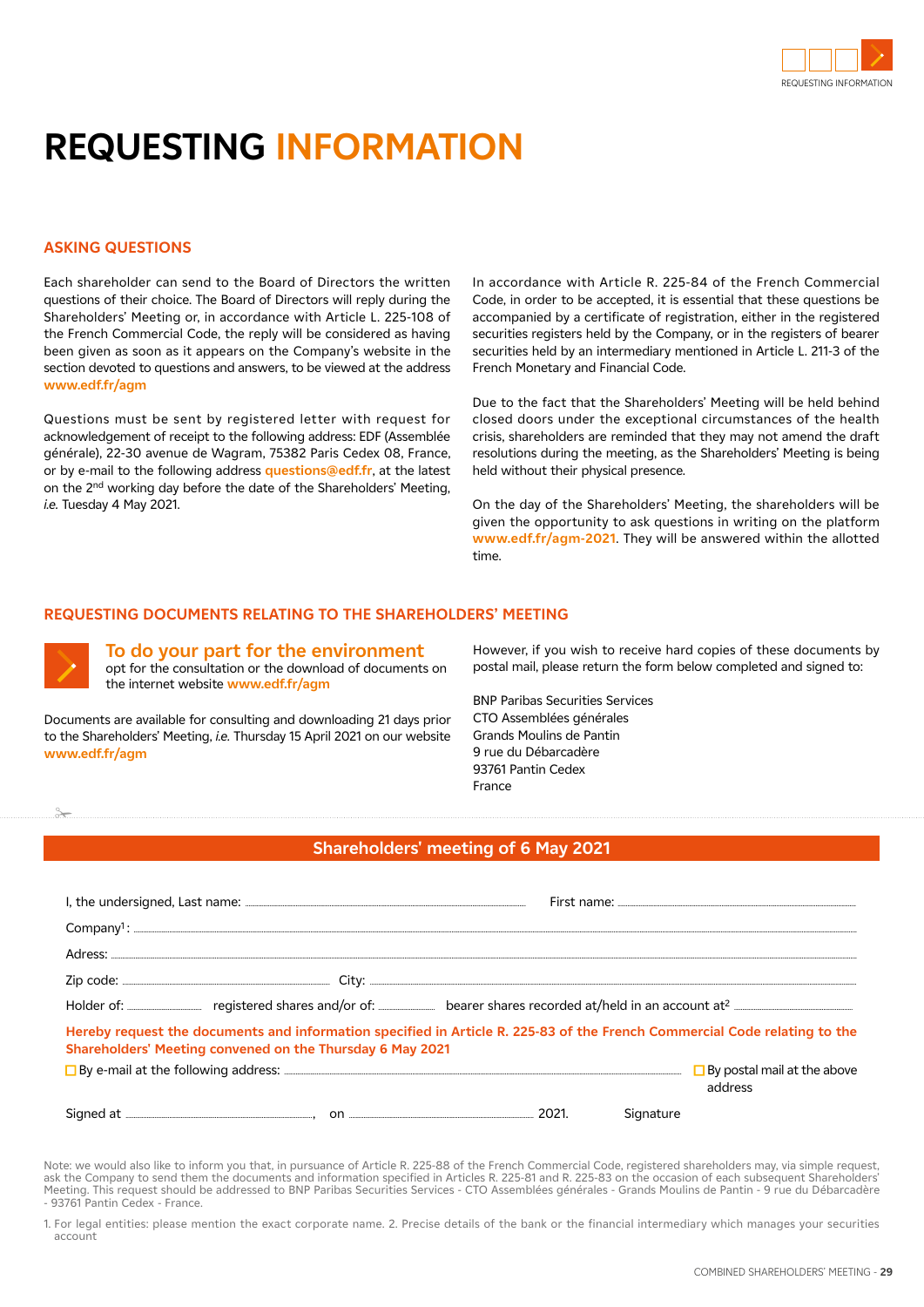## **NOTES**